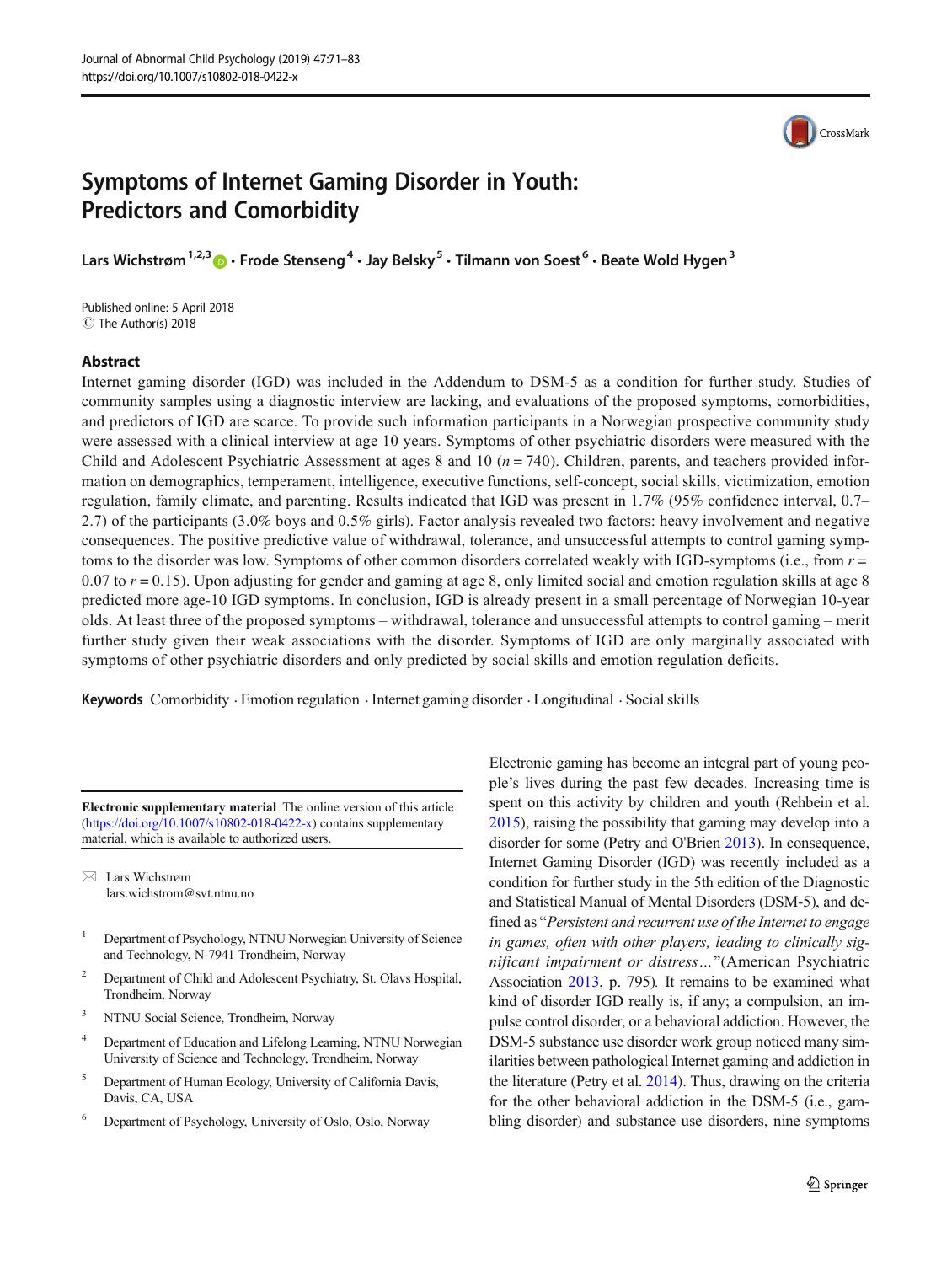were proposed (preoccupation, withdrawal symptoms, tolerance, unsuccessful attempts to control, loss of interest in previous hobbies/entertainments, continued use despite known problems, deception of others, gaming to escape negative mood, and jeopardizing friendships/education/jobs), of which at least five were needed for a diagnosis. As a newly recognized condition, there is limited information on prevalence, suitability of suggested symptoms, comorbidity, and risk and protective factors. Such information is necessary to evaluate whether IGD should be recognized in the future as a formal DSM disorder. We therefore report such information here.

# The Need for Clinical Interviews

With one exception (Ko et al. [2014](#page-11-0)) research to date has relied upon self-completed questionnaires to assess IGD or similar conditions (Lemmens et al. [2015](#page-11-0); Rehbein et al. [2015](#page-12-0); Young [1998\)](#page-12-0). Whatever the utility and even benefits of such an approach, most screened positives for a psychiatric disorder do not fulfil diagnostic criteria when assessed by psychiatric interview (Kessler et al. [2003](#page-11-0)). Furthermore, many true positives are screened negative (He et al. [2013;](#page-11-0) Sveen et al. [2013\)](#page-12-0), especially when prevalence is low, which is expected in the case for IGD (Petry et al. [2015\)](#page-12-0). We have therefore reasons to believe that information derived from questionnaire studies of IGD do not necessarily generalize to IGD as assessed through a psychiatric interview. One study used a questionnaire-derived interview to assess "Internet addiction" while tapping DSM-5 critera for IGD (Ko et al. [2014\)](#page-11-0), but the interview has not been described in detail. Thus, there is a need to develop a psychiatric interview to examine IGD according to DSM-5 (Petry et al. [2015](#page-12-0)). Because IGD is seldom assessed without considering comorbidity, a structured interview complying with the format of existing psychiatric interviews would be of particular interest.

# Suitability of Suggested Symptoms

There is some concern that the nine proposed IGD-symptoms in DSM-5 may be too unspecific, thereby identifying individuals with a strong interest in and devotion to Internet gaming, yet who are not addicted, evincing little or no impairment (Griffiths et al. [2016;](#page-11-0) Kardefelt-Winther [2015](#page-11-0)). Ko et al. [\(2014\)](#page-11-0) compared a group of Taiwanese university students with IGD with a group of university students with very little Internet gaming. To decide whether the subjects had IGD or not they applied a diagnostic interview for Internet addiction which they adapted to tap Internet gaming, while also assessing all symptoms according to the DSM-5 criteria by interview. The usefulness of the proposed DSM-5 symptoms was thereafter evaluated by comparing DSM-5 criteria with diagnoses set according to the adapted Internet-addiction interview. With the exception of 'deception' – and to some extent 'escape', the nine symptoms had high sensitivity and specificity.

High sensitivity and specificity was also found for most symptoms in a questionnaire study of the general adolescent and young adult population in the Netherlands. As in the Taiwan study the 'escape' criterion showed diminished specificity, whereas 'deception' turned out to identify those with IGD with high accuracy (Lemmens et al. [2015\)](#page-11-0). In even greater contrast, a questionnaire study of German adolescents found that many of the suggested symptoms in the DSM-5 (i.e., unsuccessful attempts to control, continued use despite known problems, gaming to escape negative mood, and jeopardizing friendships/education/jobs), did not add to the probability of receiving a diagnosis (Rehbein et al. [2015](#page-12-0)). There is thus considerable uncertainty with respect to the importance of individual symptoms for a diagnosis, especially when assessed through a clinical interview.

## **Dimensionality**

The DSM-5 conceptualizes IGD as a homogenous disorder with no subtypes. In support of such a homogenous view of IGD several factor analytic studies find that questionnaires tap one dimension (Fuster et al. [2016;](#page-11-0) Lemmens et al. [2015;](#page-11-0) Monacis et al. [2016\)](#page-12-0). Others report two dimensions, typically with one tapping addictive-type behavior and the other devotion/heavy involvement in gaming (Brunborg et al. [2015;](#page-11-0) Chamarro et al. [2014](#page-11-0); Charlton and Danforth [2007\)](#page-11-0). Because all these studies relied upon questionnaires, we have no information about the dimensionality of interview-assessed DSM-5 defined IGD.

# Comorbidities, Correlates and Predictors

Symptoms of IGD co-occur with the most prevalent psychiatric disorders in childhood and adolescence, or symptoms of such disorders, including attention-deficit/hyperactivity disorder (ADHD), conduct disorders, depression, and anxiety (Kim et al. [2016;](#page-11-0) Kuss et al. [2014](#page-11-0); Mihara and Higuchi [2017\)](#page-12-0). Given that there is little symptom overlap with other common disorders in childhood and adolescence, also including impulse control disorders and ADHD, co-occurrences are likely to have other reasons than shared symptoms of IGD with other mental disorders (Angold et al. [1999;](#page-10-0) Wichstrøm et al. [2018\)](#page-12-0). Co-occurrence is therefore more likely a result of causal mechanisms, as IGD may influence or be influenced by other disorders, or confounding factors that influence both IGD and other disorders. Notably, all IGD studies of comorbidity have relied on questionnaires. Thus, assessment of co-occurring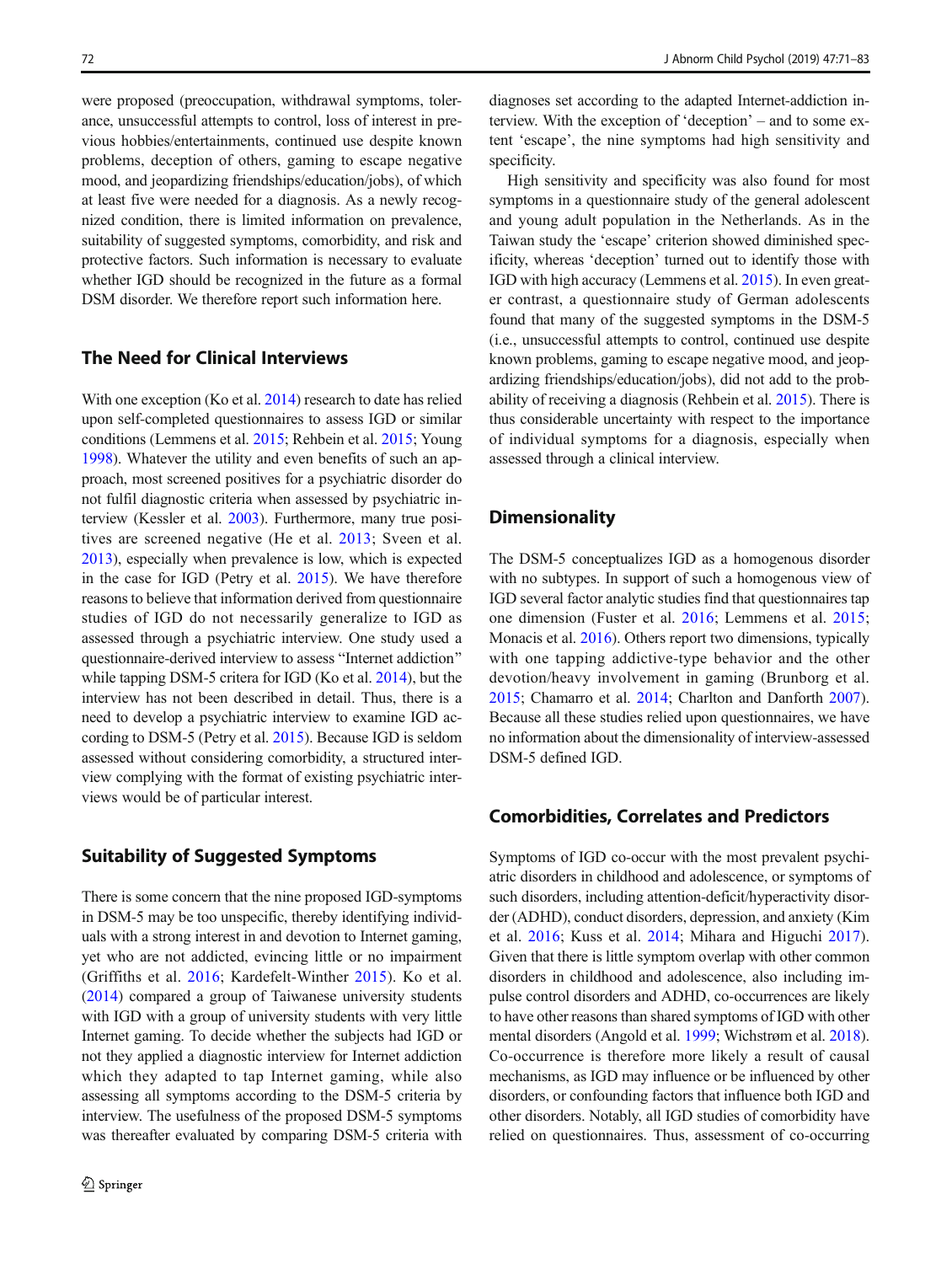symptoms of disorders as defined by the DSM system and by means of clinical interviews is lacking.

Etiological models of IGD and other potential Internet addictions are just beginning to emerge (Brand et al. [2016;](#page-10-0) Dong and Potenza [2014;](#page-11-0) Young and Brand [2017](#page-12-0)). Despite some differences, several important communalities exist between these models, which inform the present research. First, a range of core personal characteristics are hypothesized to predispose the youngster to IGD, including psychopathology, personality factors (e.g., low self-esteem, high impulsivity and negative affectivity), and a set of social cognitions (e.g., perceived loneliness, poor social competence) (Mihara and Higuchi [2017\)](#page-12-0). Second, impaired cognitive attentional and behavioral control may increase the risk IGD through lack of suppression of gaming urges relative to long term goals (Dong and Potenza [2014;](#page-11-0) Wei et al. [2017](#page-12-0)), but impaired executive control may also result from heavy gaming and thus enter into a vicious circle, maintaining or even aggravating IGD (Brand et al. [2016;](#page-10-0) Dong and Potenza [2014](#page-11-0)). Third, dysfunctional coping styles with respect to everyday life stressors may lead some children to downregulate their negative emotions by gaming (Brand et al. [2016\)](#page-10-0). Hence, children with poor emotion regulations skills would be particularly prone to IGD The prevailing models of IGD focus on the individual; cognitions, motives, urges, personality, and perceptions. However, gaming – and its risk and protective factors – occurs in a social context, perhaps particularly evident in youth and adolescents, and demographics and social relations may predispose to, limit or reinforce IGD. We therefore suggest that comprehensive models of IGD should include (i) demographic, (ii) parent and (iii) peer factors. Numerous correlates of IGD and IGDlike symptoms have been identified in a recent review. Apart from those intrinsic to the games (e.g., type of games, playing online versus offline), these include three levels (i) demographic and parental/family factors, (ii) player characteristics, and (iii) social and peer factors. Concerning demographics, across ages and cultures, boys display considerably more IGD symptoms than girls, those not growing up in two-parent families evince more problematic gaming, as do children in families with high conflict or discord (Mihara and Higuchi [2017](#page-12-0)). Concerning parental factors, some researchers have drawn attention to the importance of parental monitoring, attitudes and rules about gaming (Bonnaire and Phan [2017](#page-10-0); Martins et al. [2017](#page-12-0); Su et al. [2018\)](#page-12-0). As regards peer factors, youth with problematic gaming are generally more often victimized by bullying, have school problems, and poorer social competence than peers low on problematic gaming (Mihara and Higuchi [2017\)](#page-12-0). We therefore suggest that comprehensive models of IGD should focus on demographic, parent, and peer factors in addition to individual characteristics. Other research indicate that those with IGD may have problems regulating their emotions .

Because most of the just-listed correlates and alleged predictors may equally well be consequences of IGD, prospective data are needed to discern true risk and protective factors from putative ones. A limited set of questionnaire-based longitudinal surveys have examined demographic, youth, family, and social factors that predict future problems resembling IGD, including, for example, problematic video game use (Gentile et al. [2011](#page-11-0); Yu et al. [2015](#page-12-0)), pathological video-gaming (Haagsma et al. [2013;](#page-11-0) Liau et al. [2015\)](#page-11-0), and video game addiction (Henchoz et al. [2016](#page-11-0); Rehbein and Baier [2013\)](#page-12-0). Many of these correlates have also been identified as predictors of prospective IGD-type behavior, including male gender, previous gaming, living in a single-parent family, impulsivity, conduct problems, low level of sports involvement, limited social competence, and poor self-esteem. However, to what extent such risk factors are also predictive of DSM-5 defined IGDsymptoms assessed through a clinical interview is yet unknown.

Interventions to reduce IGD may be more successful if prevention rather than remediation is the goal. The fact that gaming time increases considerably from the early school years to middle childhood (Norwegian Media Authority [2016;](#page-12-0) Pujol et al. [2016](#page-12-0)) coupled with strong indications that symptoms of IGD are indeed present already in middle childhood (Choo et al. [2015](#page-11-0); Gentile et al. [2011](#page-11-0)), led us focus on this period given the prospect of informing preventative efforts. Drawing on a longitudinal community sample of Norwegian 10-year olds examined with a newly developed clinical interview to assess DSM-5 defined IGD, we present data on (1) IGD prevalence and symptoms, (2) the importance of specific symptoms, (3) the extent to which symptoms reflect one underlying dimension, (4) comorbidity with symptoms of DSM-IV defined disorders, and (5) age-8 cognitive, regulative, social, psychiatric, family predictors, and temperamental (measured at age 6) predictors of age-10 IGD symptoms. To the extent that previous findings on older children and adolescents also apply to younger children, and that results obtained through questionnaires also apply to interview-measured IGD, we hypothesize that more symptoms of IGD at age 10 would be predicted male gender and not living with both biological parents, and prior levels of the following: poor family climate, inconsistent parental discipline, low parental monitoring, high child temperamental negative affect and surgency, low effortful control and executive functioning, comparatively low self-esteem, social competence and emotion regulation skills, limited physical activity and sports involvement, and extensive prior gaming. We also examine the predictive power of parental socioeconomic status (SES; job level, education, income), child intelligence, and symptoms of psychiatric disorders – but advance no hypotheses regarding these factors.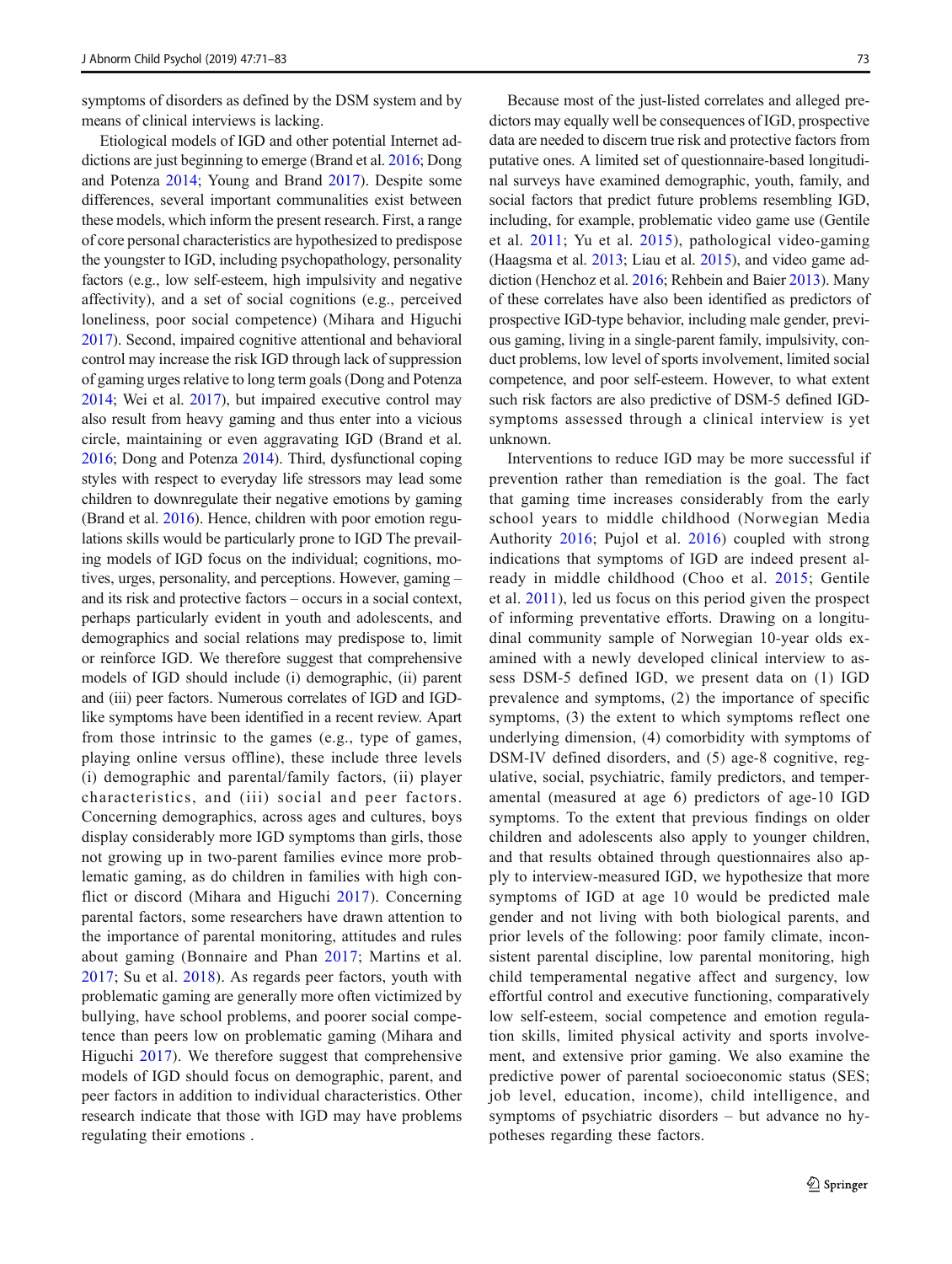## Method

## Participants and Procedure

The Trondheim Early Secure Study (TESS) comprises members of the 2003 and 2004 birth cohorts in Trondheim, Norway ( $N = 3456$ ) (Wichstrøm et al. [2012\)](#page-12-0). A letter of invitation together with a screen for emotional and behavioral problems, the Strengths and Difficulties Questionnaire (SDQ) 4–16 version (Crone et al. [2008](#page-11-0)), was sent to the parents of all children in the two birth cohorts prior the routine health check-up at age four of the children  $(n = 3358)$ . The health nurses at the well-child clinics recruited participants. The nurses missed asking parents of 166 children, and 176 parents were excluded due to lack of proficiency in Norwegian. The study was approved by the Regional Committee for Medical and Health Research Ethics Mid-Norway and written consent was obtained. To increase variability and thus statistical power we oversampled children with higher SDQ scores. To accomplish this, children were allocated to four strata according to their SDQ scores (cut-offs: 0–4, 5–8, 9–11, and 12–40). In all, 1250 of the consenting children were drawn into the study using a random number generator with increasing probability of selection with increasing SDQ scores (0.37, 0.48, 0.70, and 0.89 in the four strata, respectively). Of the 1250 children from the four strata randomly recruited into the Study, 995 were successfully enrolled at Time 1. This sample, adjusted for stratification, was not significantly different from those who consented with respect to gender or their SDQ score (Wichstrøm et al. [2012\)](#page-12-0). Statistics Norway compared the sample with available register information on all parents of 4-year olds in Trondheim in the years 2007 and 2008; the educational level of the TESS sample was virtually identical to the population's level. The population of Trondheim is similar to the national average on several key indicators, including, average gross income per inhabitant (i.e., 99.5% of the national average), employment rate (i.e., identical to the national rate), and proportion of twoparent families (i.e., 80.0% for Trondheim and national average of 81.4%) (Statistics Norway [2010\)](#page-12-0).

Children were reassessed biannually, affording investigation of 740 with valid data from the third ( $n = 699$ , 8.8 years,  $SD = 0.24$ ) or fourth ( $n = 702$ , 10.5 years,  $SD = 0.16$ ) assessment. Note that 43 youth did participate at the 10-year assessment did not participate at the 8-year (third) assessment. Attrition from the 8-year to the 10-year assessment was selective according to several child characteristics: symptoms of conduct disorder,  $OR = 1.55$ ,  $p = 0.018$ ; oppositional defiant disorder,  $OR = 1.38$ ,  $p < 0.001$ ; ADHD,  $OR = 1.16$ ,  $p < 0.001$ ; male gender,  $OR = 1.84$ ,  $p = 0.049$ ; problems with executive functioning,  $OR = 1.02$ ,  $p = 0.001$ ; low scores on word comprehension,  $OR = 0.93$ ,  $p = 0.001$ ; and being bullied,  $OR =$ 1.14,  $p = 0.039$ . Even so, the combined effect of these predictors on attrition was small (Cox & Snell  $R^2 = 0.05$ ). The interviewing with respect to IGD started in September 2013 and ended in June 2015. The teacher who knew the child also completed a questionnaire about the child. Table [1](#page-4-0) presents characteristics of the TESS participants. At ages 8 and 10 children used medication for mental health problems, mostly for ADHD  $(n = 8)$ . All Norwegian children are expected to have access to a computer and the Internet, as most homework and other assignments are turned in on the Internet. As a result 100% of all families with children report to have Internet access in Norway (Statistics Norway [2017](#page-12-0)).

#### Measures

Internet Gaming Disorder When the data collection started in 2013 there was no available interview for IGD. We therefore developed an Internet Gaming Disorder Interview (IGDI) to assess DSM-5 defined symptoms of IGD. The complete interview guide (eText) and a short version of the criteria used (eTable 1) are presented in online Supplementary material. Procedures similar to those of the Child and Adolescent Psychiatric Assessment (CAPA; (Angold and Costello [2000](#page-10-0)) were used. The IGDI is an interviewer-based psychiatric interview of youth, which implies that the interviewer poses mandatory and optional follow-up questions and probes until enough information is obtained to decide whether a symptom is present during the previous 12 months. We chose not to interview the parents for two main reasons: First, deceiving others, perhaps most notably parents, with respect to the amount played is common among children and adolescents with problematic gaming (Ko et al. [2014](#page-11-0); Rehbein et al. [2015\)](#page-12-0). Parents might therefore underestimate the extent of gaming, and hence also the problems attributed to it. Second, many of the symptoms of IGD refer to inner states of the youth (e.g., anticipating gaming, perceived loss of control, craving, use of gaming to escape negative mood) which parents might have limited access to and therefore overlook or underestimate. Interviews were completed face-to-face by interviewers who had a college or university degree in health or education sciences and prior experience with conducting on average > 500 psychiatric interviews each. To assess interrater reliability 13% of the IGDI interviews ( $n = 88$ ) were re-coded by raters blind to all information about the participants. The reliability of IGDI derived diagnosis was  $\kappa = 0.65$  and the reliability for number of symptoms was  $ICC = 0.90$ .

Symptoms of Comorbid Disorders Symptoms of ADHD  $(ICC = 0.90)$ , oppositional defiant disorder (ODD,  $ICC =$ 0.91), conduct disorder (CD,  $ICC = 0.86$ ), anxiety disorders (i.e., social phobia, specific phobias, separation anxiety disorder, general anxiety disorder,  $ICC = 0.87$ , and depressive disorders (major depression, dysthymia,  $ICC = 0.85)$  were assessed with the CAPA at age 8 and 10. Both parent and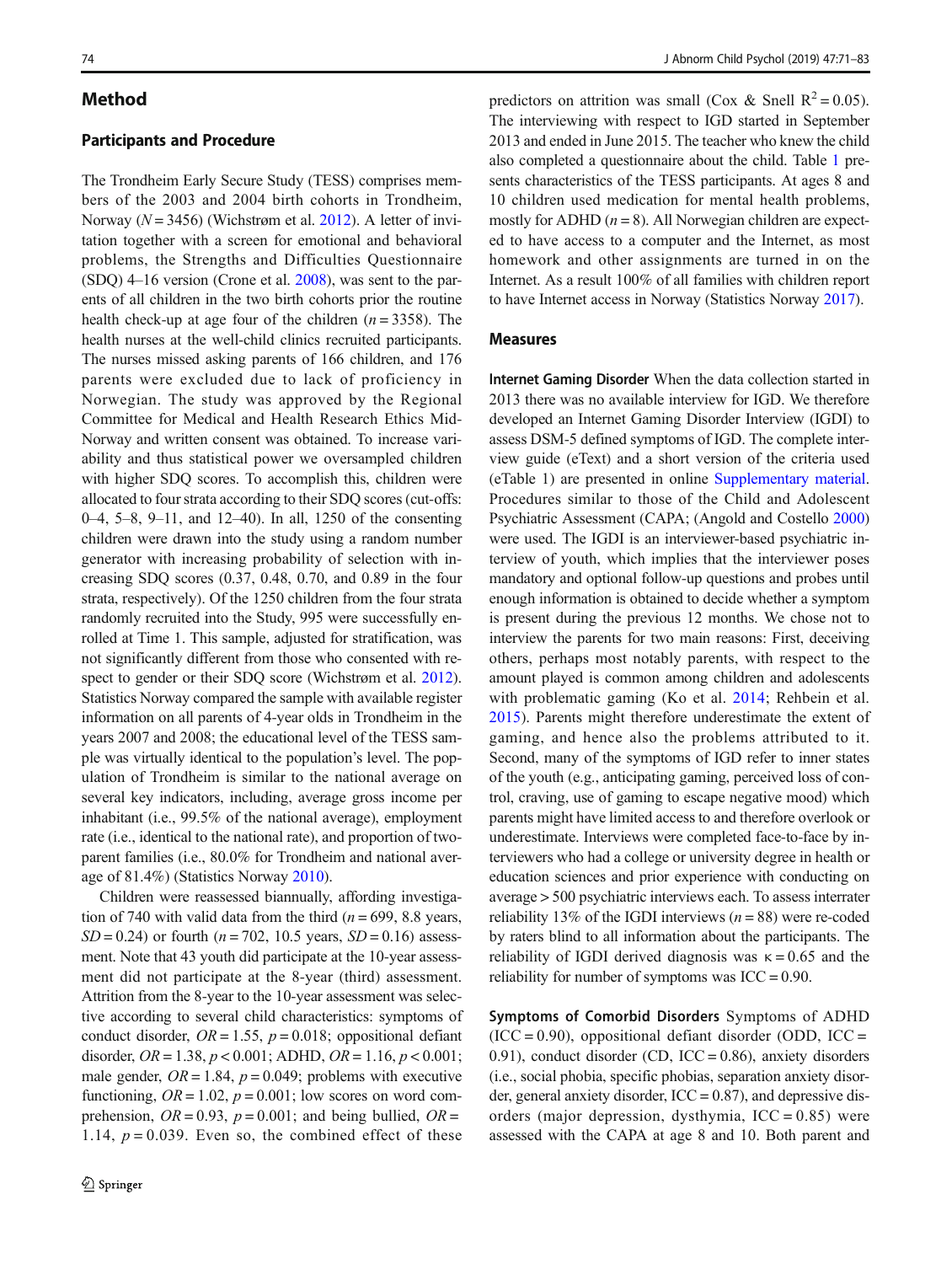<span id="page-4-0"></span>

| Table 1 | Descriptives of participants and study variables |  |  |  |
|---------|--------------------------------------------------|--|--|--|
|---------|--------------------------------------------------|--|--|--|

| Characteristics of participants at child age 10                    | N (Percentage) |       |
|--------------------------------------------------------------------|----------------|-------|
| Ethnicity of biological mother                                     |                |       |
| Norwegian                                                          | 650 (87.8)     |       |
| Other Caucasian                                                    | 29(4.3)        |       |
| South American                                                     | 2(0.2)         |       |
| African                                                            | 2(0.2)         |       |
| Asian                                                              | 18(2.4)        |       |
| Missing                                                            | 39(5.3)        |       |
| Child gender                                                       |                |       |
| Boy                                                                | 360 (48.6)     |       |
| Girl                                                               | 380 (51.4)     |       |
| On medication for mental health problems                           | 10(1.4)        |       |
| Descriptives of study variables at child<br>age 8 (possible range) | Mean           | SD    |
| Informant parent's education $(1-11)$                              | 6.91           | 2.68  |
| Parental job level $(1-6)$                                         | 4.31           | 1.55  |
| Parental gross annual income $(0-13)$                              | 10.33          | 3.63  |
| Parents married or cohabitating >6 months                          | 0.77           | 0.42  |
| Poor family climate $(1-4)$                                        | 1.44           | 0.61  |
| Parental poor monitoring $(1-5)$                                   | 1.47           | 0.72  |
| Parental inconsistent discipline $(1-5)$                           | 1.64           | 0.79  |
| Internet gaming time - hours per day                               | 0.61           | 0.65  |
| Child temperament – Negative affect $(1-7)$                        | 3.45           | 1.10  |
| Child temperament $-$ Surgency (1–7)                               | 3.99           | 1.27  |
| Child temperament - Effortful control (1-7)                        | 4.82           | 1.41  |
| Child self-esteem (8-40)                                           | 32.57          | 10.65 |
| Child social competence $(0-90)$                                   | 48.45          | 27.70 |
| Child emotion regulation $(1-4)$                                   | 2.77           | 1.40  |
| Child bullied, number of times<br>previous 3 months                | 5.49           | 3.30  |
| Child hours in moderate and vigorous<br>physical activity per day  | 0.95           | 1.21  |
| Child, number of training session in<br>organized sports per week  | 1.77           | 1.41  |
| Child intelligence – word comprehension                            | 25.36          | 9.80  |
| Child intelligence – matrices                                      | 16.51          | 7.88  |
| Child poor executive function $(0-146)$                            | 84.00          | 19.74 |
| Child symptoms of ADHD $(0-18)$                                    | 1.12           | 2.33  |
| Child symptoms of ODD $(0-8)$                                      | 0.90           | 1.18  |
| Child symptoms of $CD$ (0-15)                                      | 0.28           | 0.58  |
| Child symptoms of major depressive<br>disorder $(0-9)$             | 0.43           | 0.78  |
| Child symptoms of anxiety disorders (0-21)                         | 0.83           | 1.23  |

child were interviewed, and a symptom was considered present if reported by either parent or child. The aforementioned interrater reliabilities were obtained from re-codings by blinded coders of 15% of filmed interviews.

Predictors Demographic and family factors. Parents provided demographic information and ratings of the family climate using the 12-item General Functioning Scale of the McMaster Family Assessment Device ( $\alpha$  = 0.88) (Epstein et al. [1983](#page-11-0)), and on the degree of monitoring of the child (reversely scored,  $\alpha$  = 0.59) and inconsistent discipline ( $\alpha$  = 0.68) using 3-item scales from the Alabama Parenting Questionnaire (Shelton et al. [1996\)](#page-12-0). As regards child factors, parents completed the Children's Behavior Questionnaire (Rothbart et al. [2001](#page-12-0)) at the second assessment (age 6 years) which yields three global temperamental factors: Negative affect (24 items,  $\alpha = 0.81$ ), Surgency (25 items,  $\alpha = 0.85$ ), and Effortful control (26 items,  $\alpha$  = 0.80). Children completed the Self-Description Questionnaire I (Marsh et al. [1984\)](#page-11-0) to assess Global self-esteem (8 items,  $\alpha = 0.84$ ), and teachers completed the Emotion Regulation Checklist (Shields and Cicchetti [1997](#page-12-0)) (8 items,  $\alpha = 0.78$ ). Children's intelligence was assessed with Wechsler's abbreviated scales of intelligence (Wechsler [1999\)](#page-12-0) using the Word comprehension and Matrices scales. Executive functioning was measured through the Global executive composite of the Behavior Rating Inventory of Executive Function™ completed by teachers (98 items,  $\alpha$  = 0.98) (Isquith et al. [2004](#page-11-0)). To assess physical activity the children were instructed to wear an ActiGraph GT3X accelerometer (Manufacturing Technology Incorporated, Fort Walton Beach, FL, USA) for seven consecutive days, 24 h a day, taking it off only when bathing or showering. Only daytime activity (06:00–23:59) was included. We applied the Evenson et al. ([2008\)](#page-11-0) cut-off point of ≥2296 counts per minute to calculate the number of hours the child spent on moderate and vigorous physical activity (MVPA) each day. Peer and social factors. Teachers completed the Olweus Bully Victim Questionnaire (Olweus [1989](#page-12-0)) (5 items,  $\alpha = 0.77$ ) and also provided information on child social competence by means of the total score on the Social Skills Rating System (Gresham and Elliot [1990](#page-11-0)) (30 items,  $\alpha$  = 0.94). Because previous findings on the effect of sports participation on IGD do not provide conclusive answers to whether such effects are due to (supposedly) increased physical activity or to the participation/social aspects of sports (Henchoz et al. [2016\)](#page-11-0), parents reported the number of sessions the child trained with a sports team each week.

## Statistical Analysis

The importance of each symptom to the diagnosis of IGD was examined for sensitivity, specificity, and predictive value. The importance of each symptom to an underlying continuous IGD construct was evaluated by means of a one-factor exploratory analysis of binary items. To what extent the symptoms tap one or more underlying dimensions was assessed using exploratory factor analysis with oblique GEOMIN rotation. Age-8 predictors of age-10 IGD-symptoms were evaluated using linear regression, first unadjusted and then adjusted for gender and gaming at age 8. Latent IGD factors by means of confirmatory factor analysis were constructed to examine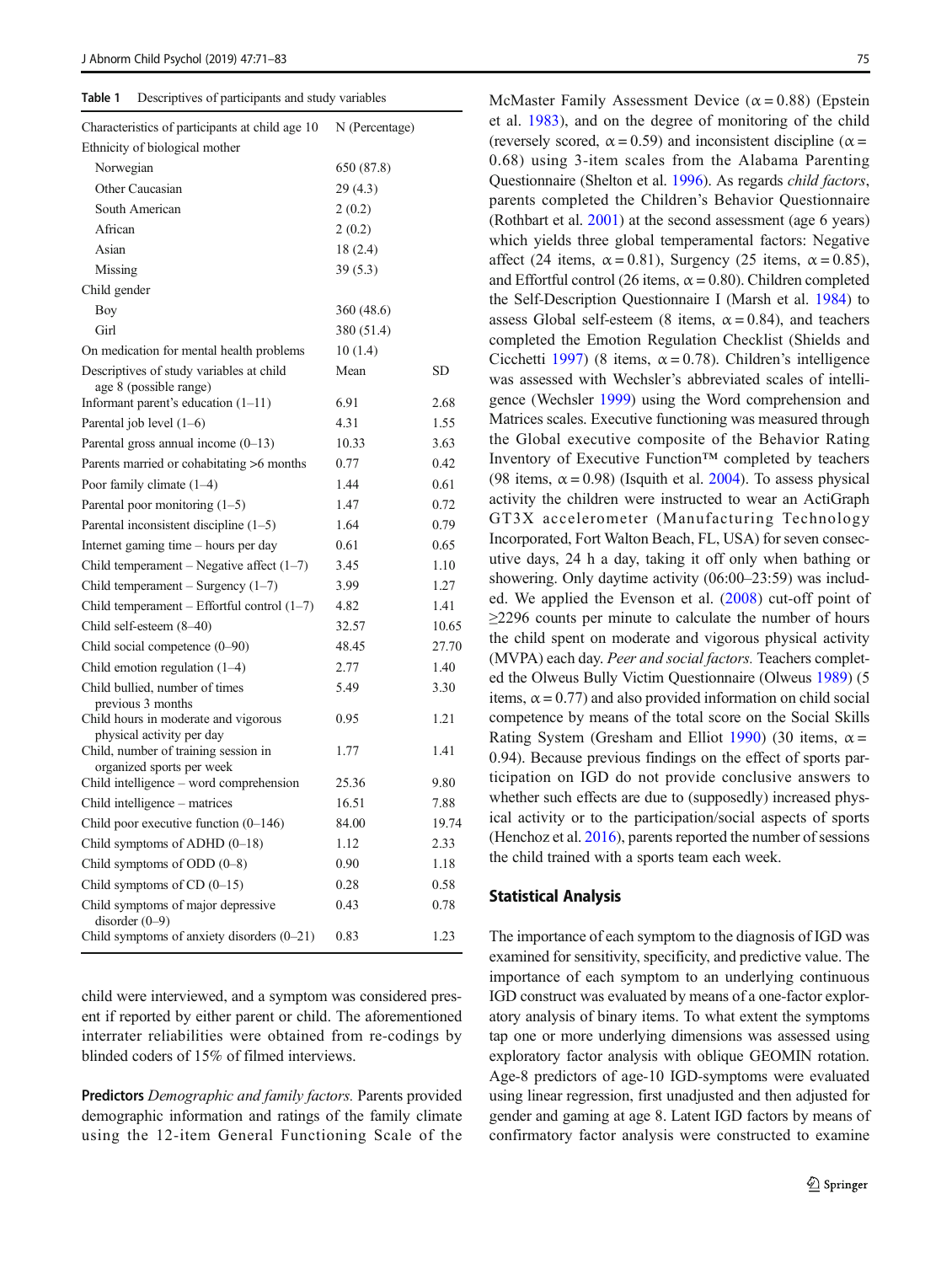whether variables predicted different IGD factors differently when factor solution with more than one IGD construct were modelled. Finally, significant predictors were entered together in a multivariate regression analysis. To arrive at correct population estimates given oversampling, results were weighted with a factor corresponding to the number of children in the population in a particular stratum divided by the number of participants in that stratum (inverse probability weighting). Analyses were performed in Mplus 7.31 (Muthén and Muthén [1998-2015\)](#page-12-0), applying a robust maximum likelihood estimator which is robust to deviations from normality, and missing data were handled according to a full information maximum likelihood procedure under the assumption that data was missing at random.

# **Results**

## Prevalence

The prevalence of IGD (5+ symptoms) was low (unweighted  $n = 14$ ), though 6 times higher among boys than girls (Table [2\)](#page-6-0). The prevalence of individual symptoms varied considerably, with some symptoms being fairly common, particularly tolerance, unsuccessful attempt to control, and use of Internet games to escape or relieve negative mood. Symptoms tapping negative consequences were much less frequent, though more evident in boys.

#### Importance of Specific Symptoms

Almost all children with the IGD-diagnosis had symptoms of tolerance and unsuccessful attempts to control gaming (see "sensitivity" column, Table [3](#page-6-0)), but fewer than  $10\%$  with such symptoms received a diagnosis (see "positive-predictive-value" column (PPV), Table [3\)](#page-6-0). Most meeting the diagnostic threshold had lost interest in previous activities and hobbies, used gaming to escape or relieve negative mood, and about half had deceived family members or others concerning their gaming. Relatedly, about half of the children who presented one of these three symptoms received a diagnosis. Withdrawal symptoms were rare among those with an IGD-diagnosis and few children with this symptom met diagnostic criteria. Moreover, about half with a diagnosis fulfilled the preoccupation criterion, though most with preoccupation did not receive a diagnosis.

## Dimensions of IGD

A one-factor factor analysis of IGD-symptoms revealed that loss of interest and continued excessive use despite psychosocial problems loaded highly, whereas withdrawal loaded moderately (Table [4](#page-7-0)). Exploratory factor analysis indicated that a

two-factor solution fitted the data better than the a-priori onefactor model,  $\Delta \chi^2 = 20.60$ ,  $df = 8$ ,  $p = 0.008$ , with a 3-factor solution not providing a better fit than the 2-factor solution,  $\Delta x^2$  = 8.57,  $df = 7$ ,  $p = 0.29$ . Symptoms associated with heavy involvement in Internet gaming (i.e., preoccupation, withdrawal, tolerance, escape or relieve negative mood) loaded on one factor, with a second factor defined by symptoms tapping negative consequences of gaming (i.e., loss of interest, continued excessive use despite psychosocial problems, deception, jeopardizing or losing relationships or educational opportunities). The mean communality was satisfactory (MacCallum et al. [1999](#page-11-0)), albeit somewhat wide, attributable to preoccupation, withdrawal and deception. The two factors correlated moderately  $(r = 0.46)$ .

## **Comorbidity**

The number of IGD-symptoms correlated weakly with symptoms of ADHD ( $r = 0.08$  [95% CI: 0.00–0.16]), ODD ( $r =$ 0.15 [0.07–0.24]), anxiety disorders  $(r = 0.13$  [0.06–0.20]), and major depressive disorder  $(r = 0.12 \, [0.03 - 0.20])$ , but was unrelated to CD ( $r = 0.07$  [-0.01–0.14]). The two IGD factors identified above were not differentially correlated with symptoms of these psychiatric disorders ( $p > 0.05$ ).

### **Predictors**

The number of age-10 IGD-symptoms was regressed on age-8 socio-demographic, parenting/family and child factors in separate analyses for each predictor, with and without adjustment for gender and age-8 h per day of gaming (Table [5\)](#page-8-0). At age 8 only two children played for more than 4 h per day and none for more than 5 h. Thus, there were likely no children who fulfilled the criteria for IGD at age 8. Among family factors, only higher parental education (adjusted for gender and age-8 gaming) predicted fewer symptoms at age 10. Among child factors, better social competence and emotion regulation predicted fewer IGD-symptoms, as did a higher involvement in organized sports, and Word comprehension score following adjustments for gender and age-8 gaming.

A multivariate analysis with significant predictors was tested next. Because emotion regulation and social skills were highly correlated  $(r = 0.88)$ , it was not possible to include both variables in the same model. This analysis showed previous gaming time,  $B = 0.27$  [0.13–0.42]  $p < 0.001$ , social skills,  $B = -0.01$  [−0.01– 0.00],  $p = 0.007$ , and gender,  $B = 0.32$  [0.13–0.51],  $p = 0.001$ , to uniquely contribute to the prediction of future IGD-symptoms, whereas sports participation was rendered insignificant,  $B =$  $-0.06$  [ $-0.16$ -0.02],  $p = 0.13$ ),  $R^2 = 0.08$ . Of note, the correlation between sports involvement and social skills was fairly high,  $r = 0.36$ ,  $p < 0.001$ . If social skills was removed from the model, the seeming impact of sports participation became significant,  $B = -0.10$  [−0.18 – −0.02],  $p = 0.029$ ).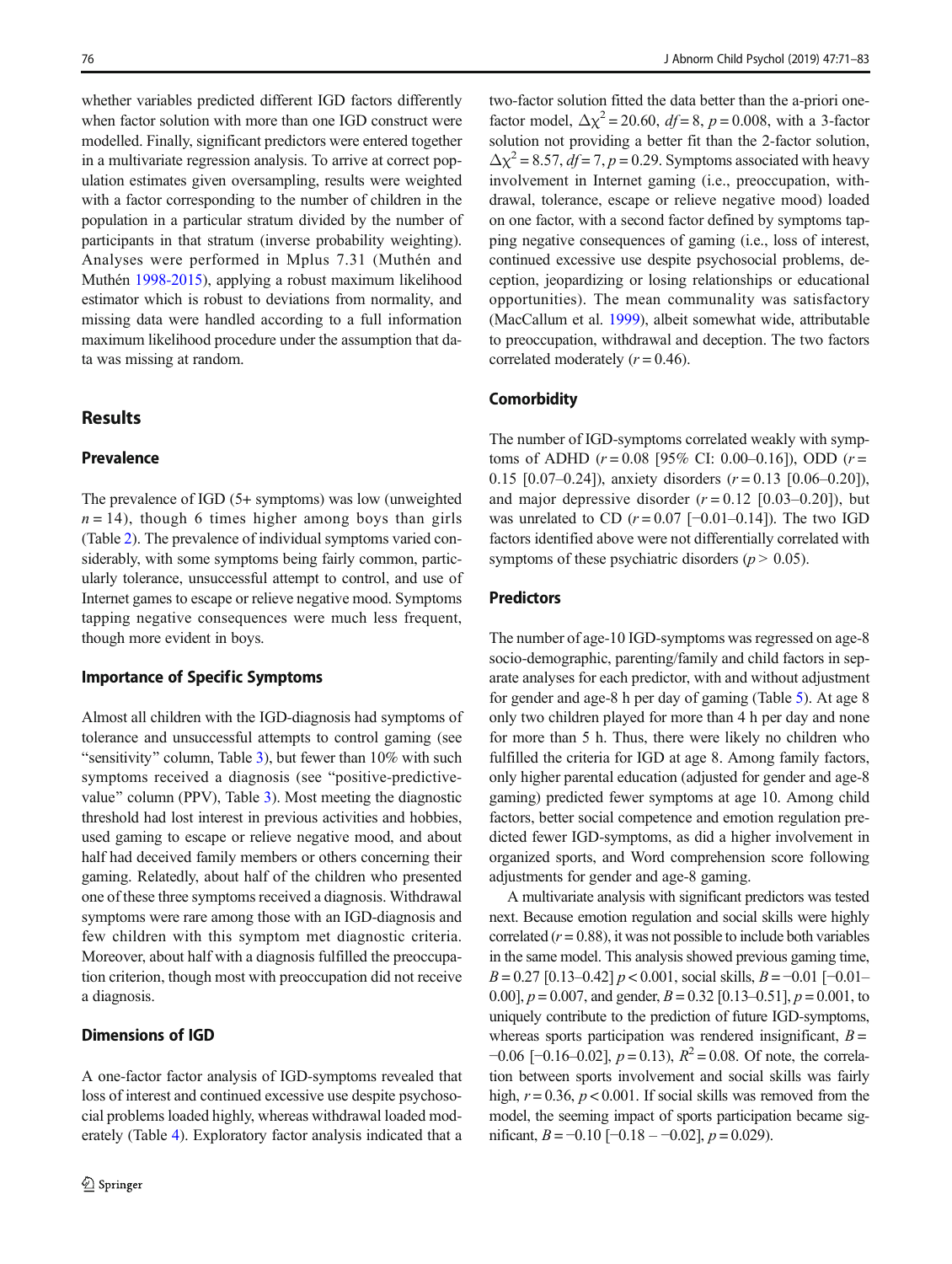| $\log 10^{-9}$ val Olus<br>Percentage (95% CI) |                                                         | OR gender $(95\% \text{ CI})$ |
|------------------------------------------------|---------------------------------------------------------|-------------------------------|
|                                                | Total $(n = 740)$ Males $(n = 360)$ Females $(n = 380)$ |                               |
|                                                |                                                         |                               |

<span id="page-6-0"></span>

| DSM-5 symptoms of $IGDa$                                              |                     |                                                        |                  |                  |  |
|-----------------------------------------------------------------------|---------------------|--------------------------------------------------------|------------------|------------------|--|
| 1. Preoccupation with Internet games                                  | $7.5(5.3-9.5)$      | $11.4(7.7-15.2)$                                       | $4.0(1.8-6.1)$   | $3.1(1.6-6.2)$   |  |
| 2. Withdrawal                                                         | $2.1(1.1-3.2)$      | $2.7(0.9-4.4)$                                         | $1.7(0.4-2.9)$   | $1.6(0.6-5.6)$   |  |
| 3. Tolerance                                                          |                     | $22.6(19.2-25.9)$ $28.4(23.1-33.7)$ 17.4 $(13.2-21.6)$ |                  | $1.9(1.3-2.8)$   |  |
| 4. Unsuccessful attempts to control                                   |                     | $17.9(14.8-21.0)$ 22.9 $(18.0-27.9)$                   | $13.4(9.7-17.1)$ | $1.9(1.3-3.0)$   |  |
| 5. Loss of interest                                                   | $2.5(1.2-3.7)$      | $4.1(1.8-6.5)$                                         | $1.0(0.1-1.9)$   | $4.4(1.4-13.5)$  |  |
| 6. Continued excessive use despite psychosocial problems              | $2.3(1.0-3.6)$      | $4.2(1.7-6.8)$                                         | $.6(0.03-1.5)$   | $7.4(1.5-38.0)$  |  |
| 7. Deception                                                          | $4.4(2.8-6.0)$      | $5.0(2.5-7.5)$                                         | $3.8(1.8-5.9)$   | $1.3(0.6-2.8)$   |  |
| 8. Escape or relieve negative mood                                    | $15.0(12.2 - 17.9)$ | $18.5(14.0-23.0)$                                      | $12.0(8.4-15.5)$ | $1.7(1.1-2.6)$   |  |
| 9. Jeopardized or lost relationship or educational career opportunity | $1.8(0.7-2.9)$      | $2.8(0.8-4.8)$                                         | $0.9(0.0-1.7)$   | $3.3(1.00-11.0)$ |  |
| Number of symptoms <sup>1)</sup>                                      | $0.7(0.6-0.8)$      | $0.9(0.8-1.1)$                                         | $0.5(0.4-0.6)$   | $0.4(0.2-0.6)$   |  |
| Internet gaming disorder diagnosis                                    | $1.7(0.7-2.7)$      | $3.0(1.0-5.0)$                                         | $0.5(0.0-1.2)$   | $6.0(1.4-25.0)$  |  |
|                                                                       |                     |                                                        |                  |                  |  |

a IGD = Internet Gaming Disorder

To gain further insight into possible mechanisms by which word comprehension and parental education might influence gaming behavior, we tested multiple mediation within a structural equation model in which social skills and sports participation were regressed on these two measures as, and symptoms of IGD were regressed on all of these measures, while controlling for gender and previous gaming time. Neither Word comprehension,  $B = 0.00$  [-0.001–0.01] nor parental education,  $B = -0.03$  [-0.07–0.01] had any direct effect on IGD symptoms. Notably, their respective negative effects on IGD-symptoms were mediated via social competence, with the following indirect effects: parental education,  $B = -0.01$ ,  $p = 0.035$ , Word comprehension,  $B = -0.01$ ,  $p = 0.01$ . Recall that sports participation was not predictive of IGD symptoms when social skills were adjusted for. Hence, sports participation could not act as a mediator. Replacing social skills with emotion regulation yielded similar results. The symptom "using Internet games to relieve or escape negative mood" could be considered a strategy for emotion regulation. We therefore constructed a measure of IGD symptoms deleting this item. Even this abbreviated 8-item IGD measure was predicted by emotion regulation, unadjusted  $B = -0.09$ , [-0.15-0.03] and adjusted for previous gaming and gender,  $B = -0.09$ .  $[-0.14 - 0.04]$ .

Because the factor analytic findings revealed a Heavy involvement and a Negative consequences factor, it is possible that different variables predicted the two factors. To test this possibility a model assuming identical predictors

Table 3 Relationships between Symptoms of Internet Gaming Disorder and Internet Gaming Disorder Diagnosis

|                                                                          | Sensitivity $(\% )$ | Specificity $(\%)$ | PPV $(\%)$ | $NPV$ $(\%)$ |
|--------------------------------------------------------------------------|---------------------|--------------------|------------|--------------|
| 1. Preoccupation with Internet games                                     | 56.3                | 93.3               | 13.6       | 99.1         |
| 2. Withdrawal                                                            | 17.7                | 98.0               | 12.8       | 98.5         |
| 3. Tolerance                                                             | 93.8                | 78.4               | 7.5        | 99.9         |
| 4. Unsuccessful attempts to control                                      | 93.5                | 83.2               | 9.1        | 99.9         |
| 5. Loss of interest                                                      | 62.2                | 98.7               | 56.0       | 99.0         |
| 6. Continued excessive use despite<br>psychosocial problems              | 48.5                | 98.7               | 42.1       | 99.0         |
| 7. Deception                                                             | 54.5                | 96.4               | 22.5       | 99.1         |
| 8. Escape or relieve negative mood                                       | 68.8                | 98.7               | 50.0       | 99.4         |
| 9. Jeopardized or lost relationship or educational<br>career opportunity | 31.3                | 98.7               | 31.3       | 98.7         |

Sensitivity = Percentage of diagnosed children having the symptom; Specificity = Percentage of children without diagnosis not having the symptom; PPV = Positive predictive value – Percentage of children with the symptom that receive a diagnosis, NPV = Negative predictive value – Percentage of children without the symptom that do not receive a diagnosis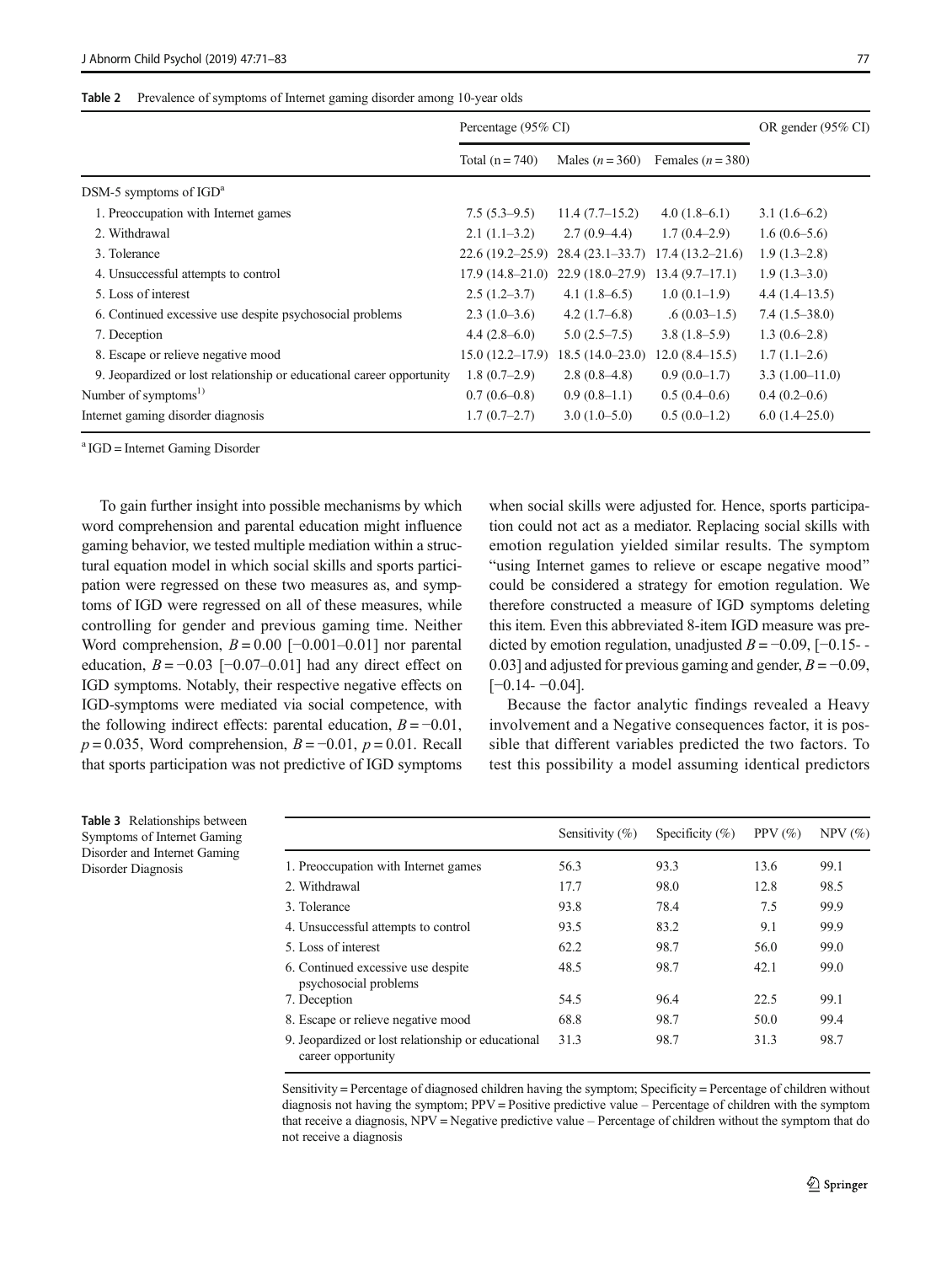<span id="page-7-0"></span>

|  | Table 4 Standardized factor loading and communalities of Internet gaming disorder symptoms, exploratory factor analysis |  |  |  |  |  |
|--|-------------------------------------------------------------------------------------------------------------------------|--|--|--|--|--|
|--|-------------------------------------------------------------------------------------------------------------------------|--|--|--|--|--|

|                                                                       | 1-factor EFA   |       | 2-factor EFA                        |                                          |                |
|-----------------------------------------------------------------------|----------------|-------|-------------------------------------|------------------------------------------|----------------|
|                                                                       | Factor loading | $h^2$ | Heavy involvement<br>Factor loading | Negative conse-quences<br>Factor loading | h <sup>2</sup> |
| 1. Preoccupation with Internet games                                  | 0.59           | 0.35  | 0.54                                | 0.14                                     | 0.37           |
| 2. Withdrawal                                                         | 0.38           | 0.15  | 0.47                                | 0.00                                     | 0.22           |
| 3. Tolerance                                                          | 0.71           | 0.06  | 0.86                                | $-0.04$                                  | 0.71           |
| 4. Unsuccessful attempts to control                                   | 0.74           | 0.50  | 0.50                                | 0.37                                     | 0.57           |
| 5. Loss of interest                                                   | 0.98           | 0.96  | 0.28                                | 0.83                                     | 0.98           |
| 6. Continued excessive use despite psychosocial problems              | 0.83           | 0.68  | $-0.10$                             | 0.99                                     | 0.92           |
| 7. Deception                                                          | 0.56           | 0.31  | 0.26                                | 0.42                                     | 0.34           |
| 8. Escape or relieve negative mood                                    | 0.70           | 0.49  | 0.61                                | 0.18                                     | 0.51           |
| 9. Jeopardized or lost relationship or educational career opportunity | 0.63           | 0.40  | 0.01                                | 0.71                                     | 0.51           |
| Average communality                                                   |                | 0.45  |                                     |                                          | 0.57           |

 $h^2$  = Communality. Model fit for 1-factor EFA:  $\chi^2$  = 43.77, df = 27, p = 0.02, RMSEA = 0.029 (95% CI: 0.011, 0.044), CFI = 0.970, TLI = 0.960, SRMR = 0.112. Model fit for 2-factor EFA:  $\chi^2$  = 20.30,  $df = 19$ ,  $p = 0.38$ , RMSEA = 0.010 (95% CI: 0.000, 0.034), CFI = 0.998, TLI = 0.966, SRMR = 0.067. Model fit for 3-factor EFA (factor loadings not shown above):  $\chi^2 = 11.47$ ,  $df = 12$ ,  $p = 0.49$ , RMSEA = 0.000 (95% CI: 0.000, 0.036), CFI = 1.000, TLI =  $1.003$ , SRMR =  $0.053$ 

of these two latent constructs was compared to a model in which predictors were free to vary, using a Wald test. To avoid differential scaling of the latent variables to influence the results, the residuals of the two latent factors were both set to1. None of the age-8 variables and age-6 temperament were differentially predictive of the two constructs. However, anxiety symptoms at age 10 correlated with heavy involvement,  $r = 0.22$ ,  $p > 0.001$ , but not with Negative consequences,  $r = -0.02$ ,  $p = 0.82$ , Wald = 8.18,  $p = 0.004$ . Symptoms of other disorders were not differentially correlated with the two IGD factors.

## **Discussion**

This is the first study to examine, using a diagnostic interview, the prevalence of IGD and individual symptoms as proposed in the DSM-5, how symptoms relate to the disorder, comorbidities and predictors of symptoms of IGD in the community. We found the prevalence of IGD to be 1.7% in Norwegian 10year olds. The nine proposed symptoms seem to define two correlated constructs, one reflecting heavy gaming involvement and one negative consequences. Symptoms of IGD were only weakly correlated with symptoms of other psychiatric disorders. Among the hypothesized predictors, low social competence and poor emotion regulation at age 8, multivariately forecasted more age-10 IGD symptoms, mediating effects of limited parental education and word comprehension. Symptoms of IGD were also predicted by little involvement in organized sports, but this effect vanished once social competence was included in the prediction model.

# Prevalence, Dimensions, and Importance of Specific Symptoms

Previously reported prevalence rates of IGD range from 1.2% (Rehbein et al. [2015](#page-12-0)) to 8.5% (Gentile [2009\)](#page-11-0). As youth continue to increase their Internet gaming into adolescence, we should expect the rates of IGD to increase as well, though a decline might emerge when the adolescents enter adulthood (Rehbein et al. [2016\)](#page-12-0). Applying the DSM-5 criteria and using a diagnostic interview, the prevalence discerned herein is at the lower end. Whether the proposed symptoms actually capture a disorder or merely heavy involvement in Internet gaming is much disputed (Griffiths et al. [2016](#page-11-0); Kardefelt-Winther [2015;](#page-11-0) Petry et al. [2014](#page-12-0)). Two correlated dimensions underlying IGD symptoms, strong gaming involvement and negative gaming consequences, resemble previous results (Brunborg et al. [2015](#page-11-0); Charlton and Danforth [2007](#page-11-0)). Most of the symptoms tapping negative consequences had fairly high sensitivity, specificity, and PPV. As regards one of these symptoms, loss of interest in previous activities and hobbies, some have argued that there is nothing inherently pathological in switching interest from previous interests to Internet gaming (Griffiths et al. [2016\)](#page-11-0). Notably, losing interest in previous interests was not normative (2.5% prevalence). Among those who did, however, more than half received an IGD diagnosis and almost two thirds of those with IGD affirmed this symptom; moreover, it loaded perfectly on a continuous IGD factor. Thus, although it may seem harmless to give up previous interests to gaming, those with IGD typically do so– and those who do so typically have IGD; this result closely resembles that of a questionnaire study of German adolescents (Rehbein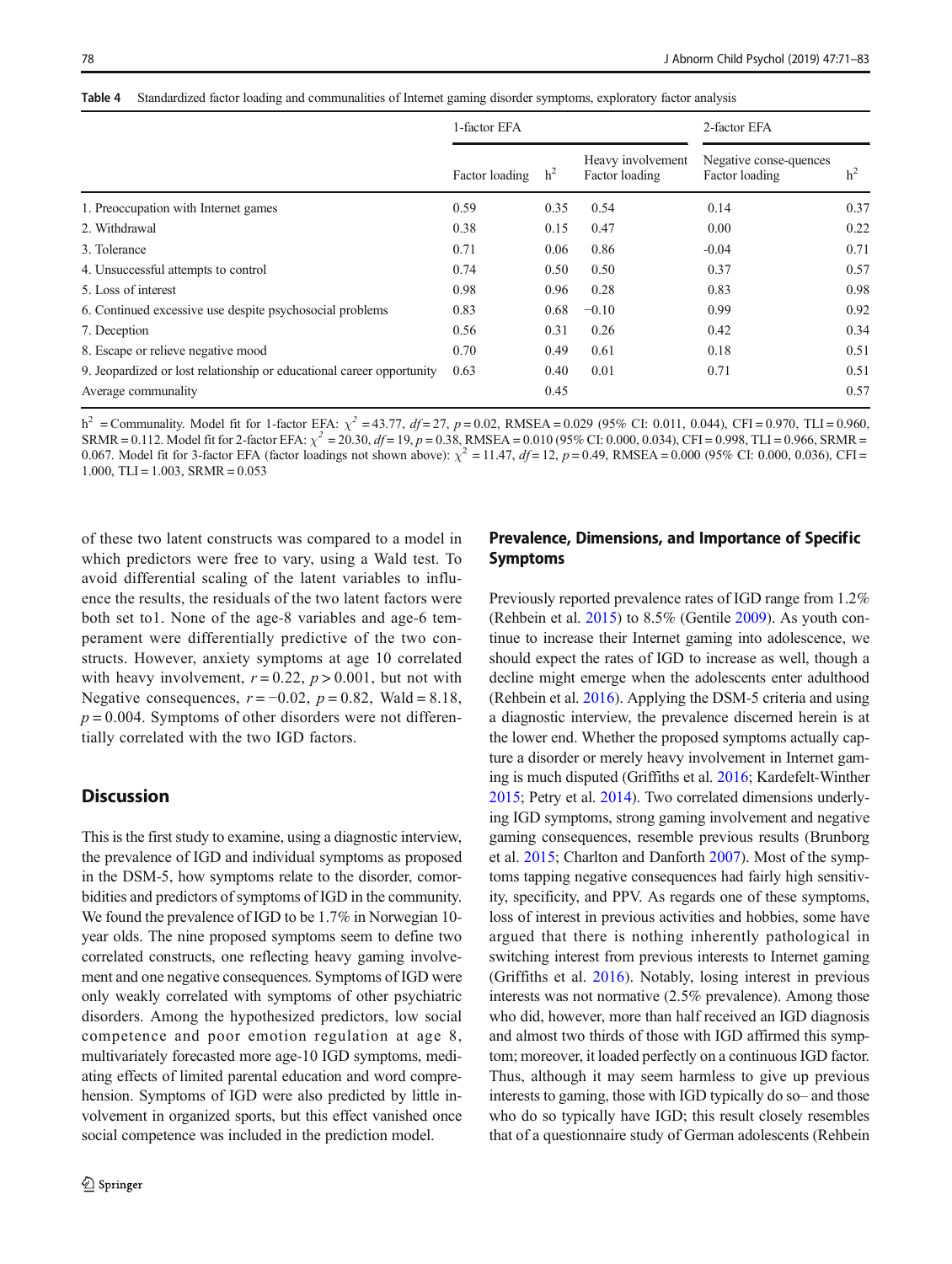<span id="page-8-0"></span>Table 5 Predictors at age 8 years of symptoms of Internet gaming disorder at age 10 years

| Predictors at age 8 years                                         | Unadjusted B<br>$(95\% \text{ CI})$ | $\overline{P}$<br>value | Adjusted B<br>$(95\% \text{ CI})$ | $\overline{P}$<br>value |
|-------------------------------------------------------------------|-------------------------------------|-------------------------|-----------------------------------|-------------------------|
| Internet gaming time - hours per day                              | $0.31(0.17-0.45)$                   | $0.001$                 | $0.25(0.10-0.40)$                 | 0.001                   |
| Child gender                                                      | $0.42(0.24 - 0.60)$                 | $0.001$                 | $0.34(0.16 - 0.53)$               | $0.001$                 |
| Informant parent's education $(1-11)$                             | $-0.03(-0.07-0.01)$                 | 0.11                    | $-0.04(-0.08-0.01)$               | 0.016                   |
| Parental job level (1-6)                                          | $-0.03(-0.09-0.04)$                 | 0.43                    | $-0.04 (-0.10 - 0.02)$            | 0.16                    |
| Parental gross annual income $(0-13)$                             | $-0.02$ ( $-0.05-0.01$ )            | 0.11                    | $-0.02$ $(-0.05-0.00)$            | 0.09                    |
| Parents married or cohabitating                                   | $-0.07(-0.30-0.16)$                 | 0.53                    | $-0.12(-0.34-0.12)$               | 0.29                    |
| Poor family climate (1-4)                                         | $-0.03(-0.16-0.51)$                 | 0.79                    | $-0.06 (-0.25 - 0.13)$            | 0.53                    |
| Parental poor monitoring (1-5)                                    | $0.06 (-0.08 - 0.20)$               | 0.39                    | .01 $(-0.13 - 0.15)$              | 0.87                    |
| Parental inconsistent discipline $(1-5)$                          | $0.05 (-0.07 - 0.18)$               | 0.42                    | $.00 (-0.12 - 0.13)$              | 0.95                    |
| Child temperament - Negative<br>affect $(1-7)$                    | $-0.01(-0.09-0.07)$                 | 0.79                    | $-0.02$ $(-0.09-0.06)$            | 0.70                    |
| Child temperament $-$ Surgency (1–7)                              | $0.00 (-0.07 - 0.07)$               | 0.91                    | $-0.01 (-0.08 - 0.06)$            | 0.76                    |
| Child temperament - Effortful<br>control $(1-7)$                  | $-0.03(-0.09-0.03)$                 | 0.32                    | $-0.03$ $(-0.09 - 0.04)$          | 0.42                    |
| Child self-esteem (8-40)                                          | $0.00 (-0.01 - 0.01)$               | 0.54                    | $-0.01(-0.01-0.00)$               | 0.18                    |
| Child social competence (0-90)                                    | $-0.21 (-0.30 - 0.11)$              | $0.001$                 | $-0.19(-0.29-0.09)$               | < 0.001                 |
| Child emotion regulation $(1-4)$                                  | $-0.11(-0.18-0.05)$                 | 0.001                   | $-0.11$ $(-0.17 - 0.04)$          | 0.001                   |
| Child bullied                                                     | $-0.02$ ( $-0.05-0.01$ )            | 0.16                    | $-0.06(-0.13-0.01)$               | 0.11                    |
| Child hours in moderate and vigorous<br>physical activity per day | $-0.02$ ( $-0.07-0.04$ )            | 0.58                    | $-0.05(-0.10-0.01)$               | 0.10                    |
| Child, number of training session in<br>organized sports per week | $-0.10$ (-0.17- -0.02)              | 0.017                   | $-0.12$ (-0.19 - -0.04)           | 0.003                   |
| Child intelligence – word<br>comprehension                        | $-0.01(-0.02-0.00)$                 | 0.13                    | $-0.01(-0.02-0.00)$               | 0.04                    |
| Child intelligence - matrices                                     | $0.00 (-0.01 - 0.01)$               | 0.77                    | $0.00 (-0.01 - 0.01)$             | 0.63                    |
| Child executive function $(0-146)$                                | $0.00(0.00-0.00)$                   | 0.81                    | $0.00(0.00-0.01)$                 | 0.45                    |
| Child symptoms of ADHD (0-18)                                     | $0.05(0.01-0.09)$                   | 0.012                   | $0.04(0.00-0.07)$                 | 0.07                    |
| Child symptoms of ODD $(0-8)$                                     | $0.08(0.01-0.15)$                   | 0.03                    | $0.05 (-0.02 - 0.13)$             | 0.14                    |
| Child symptoms of $CD$ (0-15)                                     | $-0.10$ $(-0.07-0.27)$              | 0.24                    | $0.04 (-0.13 - 0.21)$             | 0.64                    |
| Child symptoms of major depressive<br>disorder $(0-9)$            | $0.07 (-0.04 - 0.19)$               | 0.20                    | $0.05 (-0.06 - 0.16)$             | 0.36                    |
| Child symptoms of anxiety<br>disorders $(0-21)$                   | $0.08(0.00-0.16)$                   | 0.043                   | $0.07 (-0.01 - 0.15)$             | 0.066                   |

Adjusted Bs are adjusted for gender and Internet gaming at age 8. Significant adjusted Bs in bold

et al. [2015](#page-12-0)). Thus, although infrequent, loss of interest may be a core feature of IGD across ages.

To receive an IGD diagnosis five symptoms are needed. There are no strong arguments for why a cut-off of five was suggested in the DSM-5, understandably so, since such information was lacking. However, before the number of symptoms is decided upon, the appropriate content of IGDsymptoms should be investigated further since symptoms have different prevalence and may be of unequal importance to the IGD construct. Because the majority of the heavy involvement symptoms are prevalent, many individuals who cross the diagnostic threshold will likely manifest all or many of the four heavy-involvement symptoms, but only one or a few relating to negative consequences. Two of the heavy involvement symptoms, tolerance and unsuccessful attempt to control gaming, had low PPV, which suggests that they were unspecific to those with the disorder. This accords with the theoretical argument that tolerance does not make sense in the context of Internet gaming (Kardefelt-Winther [2015](#page-11-0)). Empirically, however, other investigators using questionnaires have reported tolerance to be central to a continuous IGD construct as well the disorder (Lemmens et al. [2015;](#page-11-0) Rehbein et al. [2015](#page-12-0)). It should also be recognized that the TESS participants were young and likely to increase their Internet gaming as they age; increased gaming should thus be expected and not pathologized. Hence, the centrality of the tolerance criterion may vary by age.

Gaming to relieve or escape negative moods was fairly prevalent (15%). Indeed, gaming to relieve negative moods is typical of those with heavy involvement (Griffiths et al. [2016\)](#page-11-0), including those who do not necessarily have the disorder. Even so, the PPV was among the highest (50%); the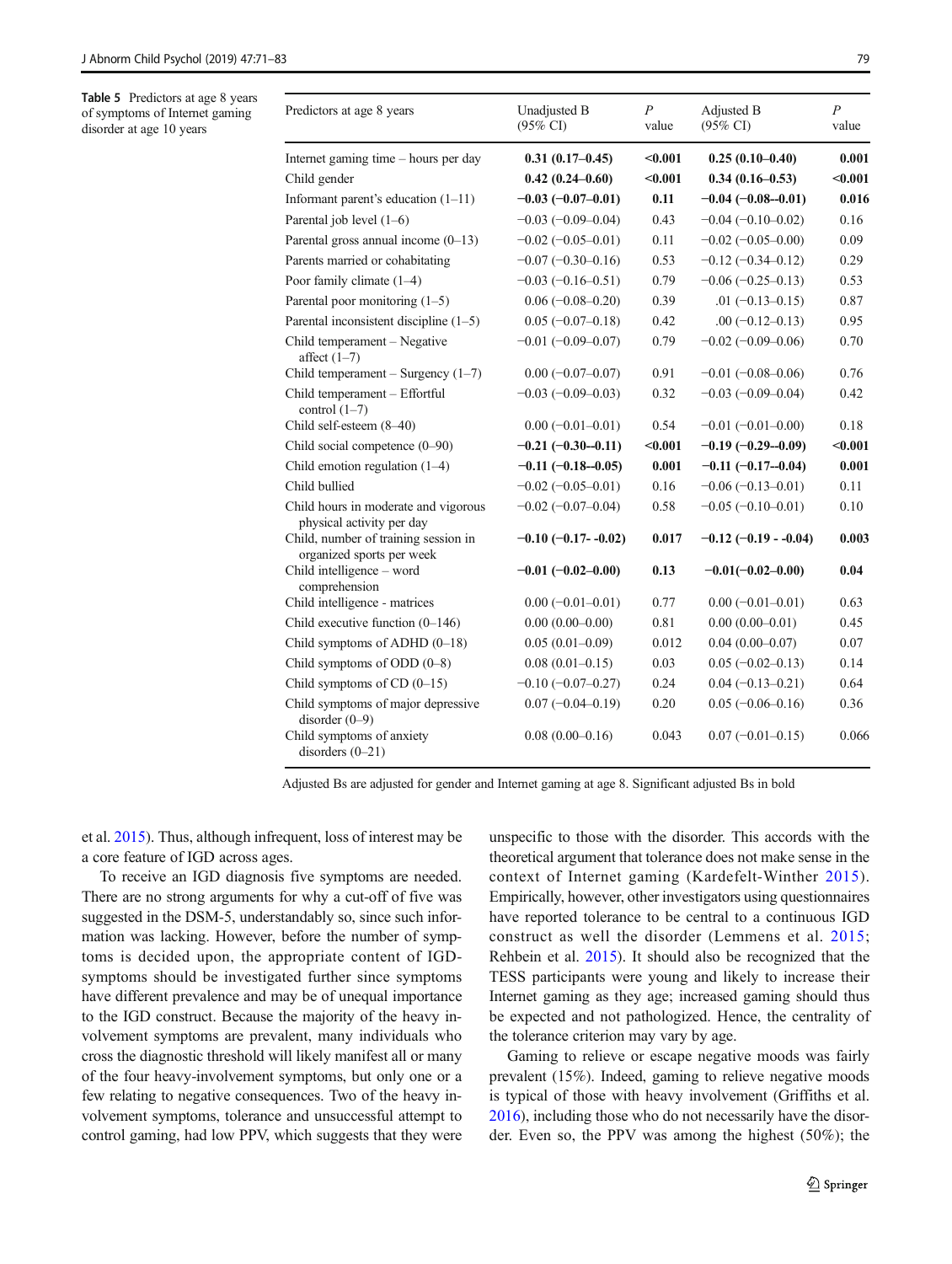specificity was high; and the item also loaded highly on the one-factor IGD dimension. Thus, empirically, the escape symptom seems to be central to IGD in this population.

As regards withdrawal, its sensitivity was very low; its PPV was low; and it loaded moderately on an underlying IGD factor. Contrary to previous factor-analytic (Lemmens et al. [2015](#page-11-0)) and inference-tree (Rehbein et al. [2015](#page-12-0)) findings, then, withdrawal does not seem to define IGD in the present population when a clinical interview was applied. In sum, if our findings are replicated, the content, number of and balance between heavy involvement and negative consequences symptoms should be considered in future revisions of the IGD diagnosis.

## **Comorbidity**

Finding symptoms of IGD to correlate (somewhat) positively with symptoms of most common psychiatric disorders in youth is in line with previous research (Kuss et al. [2014](#page-11-0)). Notably, though, associations were considerably weaker than between symptoms of other disorders (Costello et al. [2003](#page-11-0); Wichstrøm et al. [2018\)](#page-12-0), and no specific pattern of associations was seen. Thus, the data presented herein does suggest that IGD belongs to neither the internalizing nor externalizing spectrum. The presence of comorbidity does not speak directly to whether IGD should be considered a disorder or not. However, the weak associations with symptoms of more established psychiatric disorders indicate that the latter are not likely predictors or consequences of IGD symptoms, at least in this young age group.

## Correlates and Predictors

Two prior prospective studies identified poor social competence and emotion-regulation skills as predictive of later symptoms of pathological video-gaming using selfcompleted questionnaires (Gentile et al. [2011;](#page-11-0) Liau et al. [2015](#page-11-0)). We replicated these Singaporian findings using a diagnostic interview. Possibly due to allowing more time for deliberate response and not giving away non-verbal cues of social insecurity or appearance, children who are less socially competent in face-to-face interaction may prefer the Internet for social interaction (Kowert and Oldmeadow [2013\)](#page-11-0). Whether poor social competence is indeed a risk factor for IGD or for simply spending much time on the Internet awaits future research. Like others, we find that emotion-regulation deficits predict IGD symptoms, but further show that this also holds when IGD is examined by a diagnostic interview and when "using gaming to reduce negative mood" is not an included symptom. Finally, low parental education and less child word comprehension emerged as predictors of IGD symptoms, seemingly through reduced child social competencies.

The gender difference in gaming and IGD in particular has been known for a long time. What is it about boys that make them more susceptible to IGD than girls? One may speculate that it is because they simply game more than girls, or that other risk factors such as poor social competence, and high levels of aggression and impulsiveness are more prevalent in boys (Rehbein et al. [2010\)](#page-12-0). However, even when such traitlike characteristics were taken into account, boys evinced more IGD-symptoms than girls in the present study. This increase risk of becoming addicted in young males is seen in a range of areas, including gambling (Dowling et al. [2017](#page-11-0)) and alcohol use (Rohde et al. [2001\)](#page-12-0). Thus, common explanations for all addictions should be considered and investigated. However, one should not overlook the possibility that gaming-specific factors such as boys' stronger preference for games that may be particularly addictive such as role-playing and first-person shooting games may explain the gender difference, as one study suggested (Rehbein et al. [2016](#page-12-0)). Relatedly, games may be constructed to be more attractive to boys.

We failed to identify several correlates and predictors of IGD symptoms and related Internet addiction, as well as of pathological video gaming, that have emerged in prior crosssectional (e.g., Ko et al. [2012;](#page-11-0) Kuss et al. [2014](#page-11-0); Li et al. [2014](#page-11-0)) and prospective (e.g., Henchoz et al. [2016;](#page-11-0) Liau et al. [2015](#page-11-0)) studies, including family climate, parenting, child temperament, symptoms of psychiatric disorders, physical activity/ sport participation, victimization, and self-esteem. Conceivably, this is due to the fact that most prior work used self-completed questionnaires to assess all construct, thus raising the possibility that reported associations are inflated due to common methods. Such inflation seems less likely in the work reported herein given that we relied on diverse methods and information sources. Moreover, the lack of adjustment for likely confounders may have inflated some previous estimates. To illustrate, as in a Swiss study (Henchoz et al. [2016\)](#page-11-0) we found sports participation to predict future IGD, over and above previous gaming, gender, and objectively measured level of moderate and vigorous physical activity. However, unlike the prior investigation, once we adjusted for the higher social competence of those involved in sports, the effect of sports vanished.

## Limitations

We must acknowledge detection of only a few IGD cases, resulting in somewhat large confidence intervals for the prevalence estimate, 0.7% to 2.7%. This uncertainty should also be considered in the context of moderate reliability of the IGD disorder, which might be due to the low prevalence of IGD in the population and thus uncertainty in the reliability sub-sample. Second, we investigated 10 year olds in one Norwegian community. Prevalence may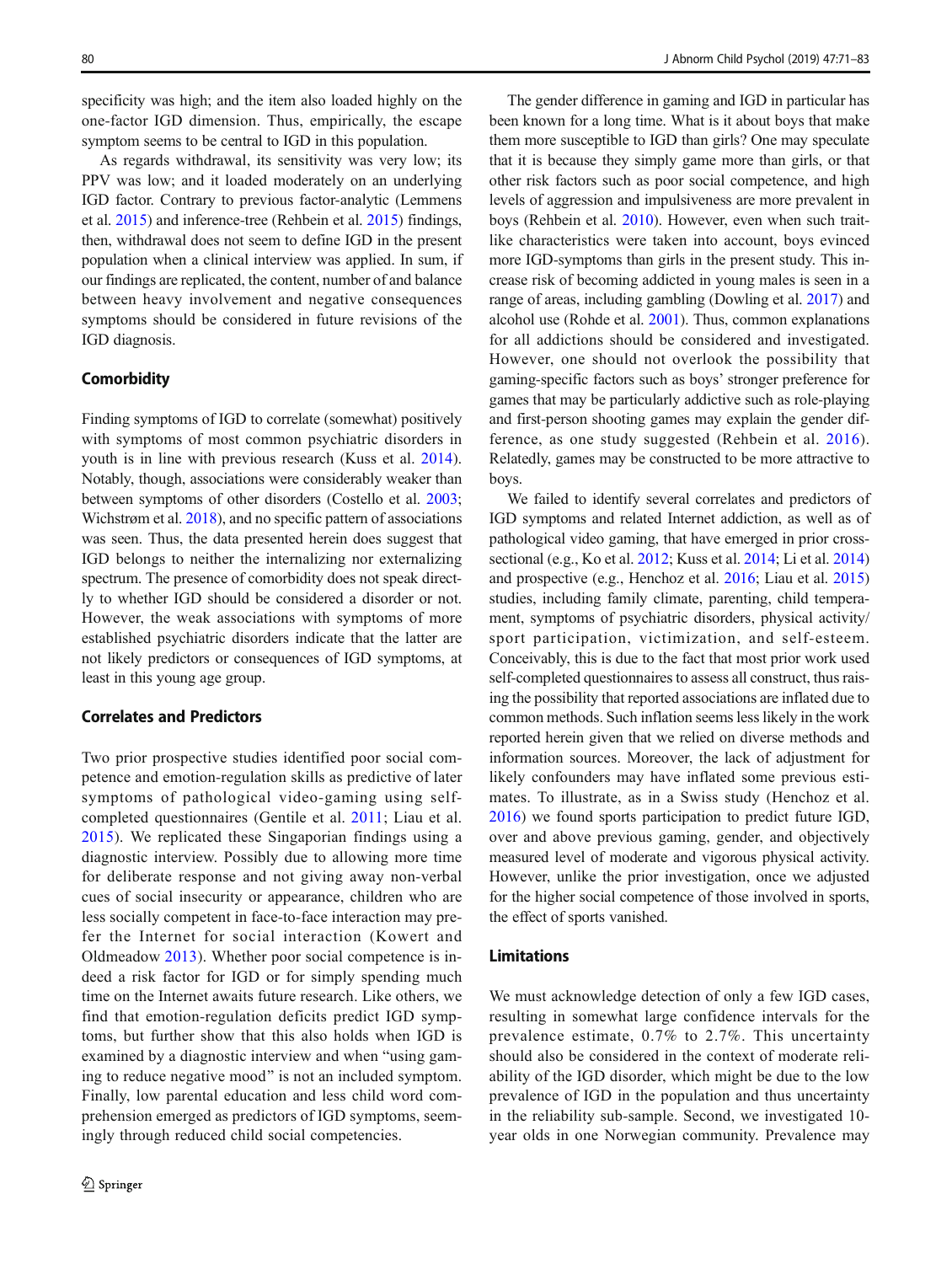<span id="page-10-0"></span>increase as children age–because gaming is highest in 12– 14 year olds (Gentile [2009;](#page-11-0) Medietilsynet [2015](#page-12-0)). Although it has been difficult to discern country differences in prevalence because of the wide variety of assessment instruments and definitions of IGD employed (Petry et al. [2015](#page-12-0)), the prevalence documented herein may be different in other countries, and in other populations such as those seeking help for mental health problems. The fact that all Norwegian children have access to the Internet should also be considered when generalizing the present findings. Nonetheless, the rate of Internet gaming was similar to that found in Norwegian (Medietilsynet [2015\)](#page-12-0), German (Rehbein and Baier [2013\)](#page-12-0), Spanish (Pujol et al. [2016](#page-12-0)), and British (Przybylski [2014](#page-12-0)) preadolescent samples, indicating generalizability of results at least to European youth. That said, the rates of other mental health problems are generally lower among Norwegian children than in many other Western countries (Heiervang et al. [2007](#page-11-0); Wichstrøm et al. [2012](#page-12-0); Wichstrøm et al. [2018](#page-12-0)), suggesting that generalization to other populations should be tentative. We relied on child-reports to determine IGD because many of the IGD symptoms are likely difficult to reliably and validly assess for others (e.g., anticipation, gaming to escape negative mood) or youth may actively conceal their gaming from parents. Moreover, it is possible that youth lose track of for how long they game once they are absorbed in gaming, or that they consciously underreport gaming time or other symptoms when queried for social desirability reasons. Even though parents may not be in an expert position to rate all symptoms, they could certainly report on some of them, and this lack of parental information is a limitation, possibly deflating the number of symptoms and the rate of disorder. Even though the over-determination was good in our 2-factor solution, the communalities evinced some width, implying that it should be interpreted with caution as we cannot rule out the possibility that an even higher number of participants might have revealed different patterns. We were only able to adjust for time spent on gaming at age 8 and not IGD-symptoms when examining the predictors of age 10 IGD-symptoms, though very few children played for an extended time at age 8 and thus few were expected to IGD-symptoms. Moreover, some predictors had only modest reliability (e.g., parental monitoring and inconsistent discipline) and this may have deflated associations with symptoms of IGD. Finally, we interviewed only the youth on IGD. As previously mentioned we had strong reasons to believe that parents might underestimate the amount of gaming and the prevalence of IGD symptoms due to a lack of information. However, we cannot discount the possibility that the youth might also underreport gaming and IGD symptoms, in part for social desirability reasons, and that at least some parents might have provided information that is more correct.

#### Conclusions

DSM-5-defined IGD is already present in some 10-year olds, with a strong male preponderance. The nine proposed symptoms tap two underlying factors, heavy involvement in gaming which proved quite common, and negative gaming consequences which was rather rare. Two of the common heavyinvolvement symptoms, tolerance and unsuccessful attempts to control gaming, were not very specific to IGD. The withdrawal symptom was weakly related to IGD, both as a diagnosis and as continuous construct. It is important to investigate the content and relevance of these three criteria further. Symptoms of IGD correlate modestly with symptoms of other psychiatric disorders. Although a wide range of potential child, family and demographic predictors were considered, only low social competence and poor emotion regulation skills predict more IGD-symptoms.

Acknowledgments This research was supported by grants 240097 and 228685 from the Research Council of Norway and a grant from the Liaison Committee between Central Norway RHA and NTNU.

### Compliance with Ethical Standards

Conflict of Interest The authors declare that they have no conflict of interest.

Ethical Approval The study was approved by the Regional Committee for Medical and Health Research Ethics Mid-Norway and written consent was obtained.

Open Access This article is distributed under the terms of the Creative Commons Attribution 4.0 International License (http:// creativecommons.org/licenses/by/4.0/), which permits unrestricted use, distribution, and reproduction in any medium, provided you give appropriate credit to the original author(s) and the source, provide a link to the Creative Commons license, and indicate if changes were made.

## References

- American Psychiatric Association. (2013). Diagnostic and Statistical Manual of Mental Disorders (5th ed.). Arlington: American Psychiatric Association.
- Angold, A., & Costello, E. J. (2000). The Child and Adolescent Psychiatric Assessment (CAPA). Journal of the American Academy of Child and Adolescent Psychiatry, 39(1), 39–48.
- Angold, A., Costello, E. J., & Erkanli, A. (1999). Comorbidity. Journal of Child Psychology and Psychiatry, and Allied Disciplines, 40(1), 57– 87.
- Bonnaire, C., & Phan, O. (2017). Relationships between parental attitudes, family functioning and Internet gaming disorder in adolescents attending school. Psychiatry Research, 255, 104–110. [https://](https://doi.org/10.1016/j.psychres.2017.05.030) [doi.org/10.1016/j.psychres.2017.05.030.](https://doi.org/10.1016/j.psychres.2017.05.030)
- Brand, M., Young, K. S., Laier, C., Wolfling, K., & Potenza, M. N. (2016). Integrating psychological and neurobiological considerations regarding the development and maintenance of specific Internet-use disorders: An Interaction of Person-Affect-Cognition-Execution (I-PACE)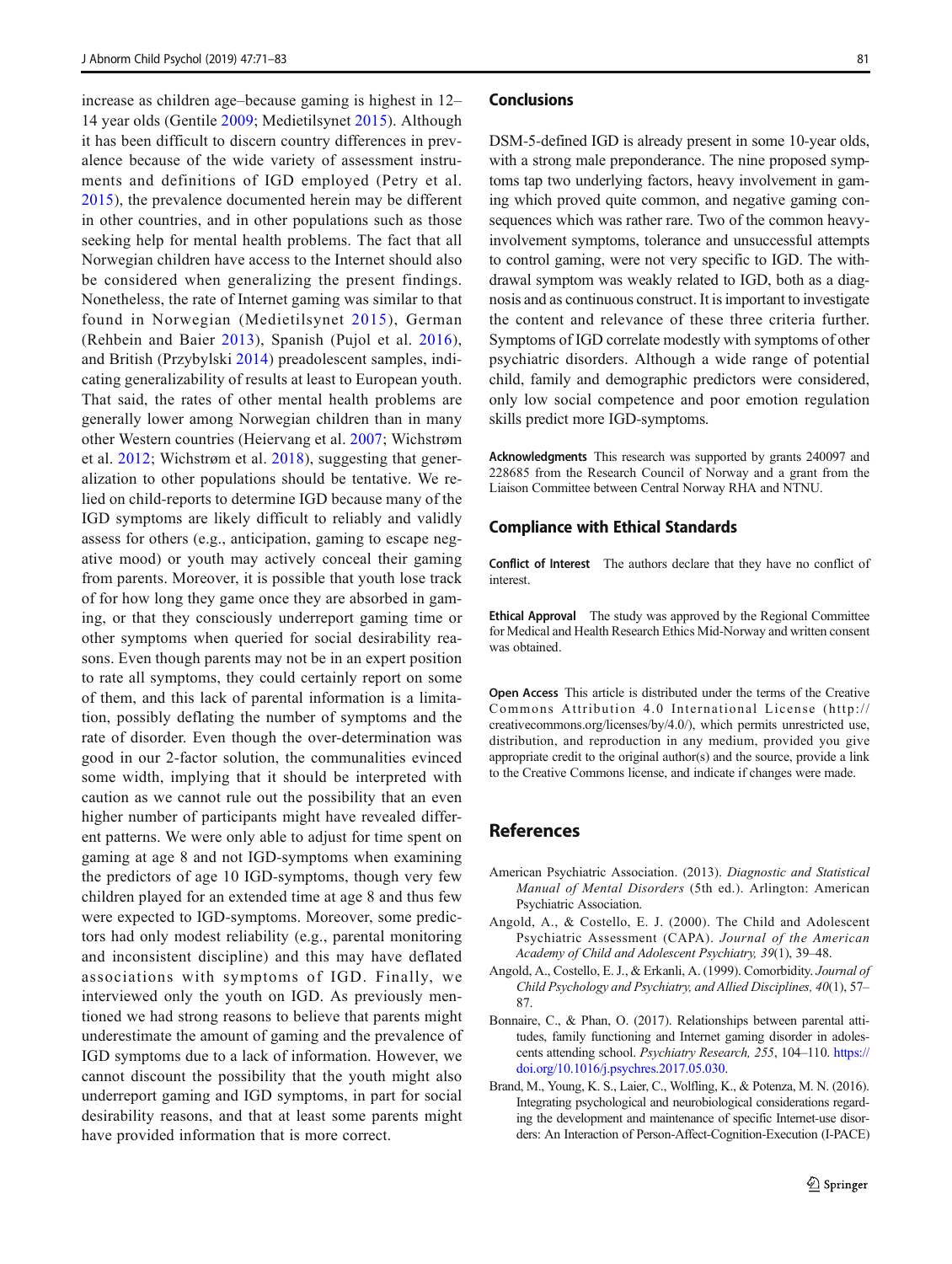<span id="page-11-0"></span>model. Neuroscience and Biobehavioral Reviews, 71, 252–266. [https://doi.org/10.1016/j.neubiorev.2016.08.033.](https://doi.org/10.1016/j.neubiorev.2016.08.033)

- Brunborg, G. S., Hanss, D., Mentzoni, R. A., & Pallesen, S. (2015). Core and peripheral criteria of video game addiction in the game addiction scale for adolescents. Cyberpsychology, Behavior and Social Networking, 18(5), 280–285. [https://doi.org/10.1089/cyber.2014.](https://doi.org/10.1089/cyber.2014.0509) [0509.](https://doi.org/10.1089/cyber.2014.0509)
- Chamarro, A., Carbonell, X., Manresa, J. M., Munoz-Miralles, R., Ortega-Gonzalez, R., Lopez-Morron, M. R., et al. (2014). The questionnaire of experiences associated with video games (CERV): an instrument to detect the problematic use of video games in Spanish adolescents. Adicciones, 26(4), 303–311.
- Charlton, J. P., & Danforth, I. D. W. (2007). Distinguishing addiction and high engagement in the context of online game playing. Computers in Human Behavior, 23(3), 1531–1548. [https://doi.org/10.1016/j.](https://doi.org/10.1016/j.chb.2005.07.002) [chb.2005.07.002](https://doi.org/10.1016/j.chb.2005.07.002).
- Choo, H., Sim, T., Liau, A. K. F., Gentile, D. A., & Khoo, A. (2015). Parental influences on pathological symptoms of video-gaming among children and adolescents: a prospective study. Journal of Child and Family Studies, 24(5), 1429–1441. [https://doi.org/10.](https://doi.org/10.1007/s10826-014-9949-9) [1007/s10826-014-9949-9.](https://doi.org/10.1007/s10826-014-9949-9)
- Costello, E. J., Mustillo, S., Erkanli, A., Keeler, G., & Angold, A. (2003). Prevalence and development of psychiatric disorders in childhood and adolescence. Archives of General Psychiatry, 60(8), 837–844.
- Crone, M. R., Vogels, A. G. C., Hoekstra, F., Treffers, P. D. A., & Reijneveld, S. A. (2008). A comparison of four scoring methods based on the parent-rated Strengths and difficulties questionnaire as used in the Dutch preventive child health care system. BMC Public Health, 8. [https://doi.org/10.1186/1471-2458-8-106.](https://doi.org/10.1186/1471-2458-8-106)
- Dong, G. H., & Potenza, M. N. (2014). A cognitive-behavioral model of Internet gaming disorder: theoretical underpinnings and clinical implications. Journal of Psychiatric Research, 58, 7-11. [https://doi.](https://doi.org/10.1016/j.jpsychires.2014.07.005) [org/10.1016/j.jpsychires.2014.07.005](https://doi.org/10.1016/j.jpsychires.2014.07.005).
- Dowling, N. A., Merkouris, S. S., Greenwood, C. J., Oldenhof, E., Toumbourou, J. W., & Youssef, G. J. (2017). Early risk and protective factors for problem gambling: a systematic review and metaanalysis of longitudinal studies. Clinical Psychology Review, 51, 109–124. [https://doi.org/10.1016/j.cpr.2016.10.008.](https://doi.org/10.1016/j.cpr.2016.10.008)
- Epstein, N. B., Baldwin, L. M., & Bishop, D. S. (1983). The McMaster Family Assessment Device. Journal of Marital and Family Therapy, 9(2), 171–180.
- Evenson, K. R., Catellier, D. J., Gill, K., Ondrak, K. S., & McMurray, R. G. (2008). Calibration of two objective measures of physical activity for children. Journal of Sports Sciences, 26(14), 1557–1565. [https://](https://doi.org/10.1080/02640410802334196) [doi.org/10.1080/02640410802334196.](https://doi.org/10.1080/02640410802334196)
- Fuster, H., Carbonell, X., Pontes, H. M., & Griffiths, M. D. (2016). Spanish validation of the Internet Gaming Disorder-20 (IGD-20) Test. Computers in Human Behavior, 56, 215–224. [https://doi.org/](https://doi.org/10.1016/j.chb.2015.11.050) [10.1016/j.chb.2015.11.050](https://doi.org/10.1016/j.chb.2015.11.050).
- Gentile, D. A. (2009). Pathological video-game use among youth ages 8 to 18: a national study. Psychological Science, 20(5), 594–602. [https://doi.org/10.1111/j.1467-9280.2009.02340.x](https://doi.org/10.1080/02640410802334196).
- Gentile, D. A., Choo, H., Liau, A., Sim, T., Li, D. D., Fung, D., & Khoo, A. (2011). Pathological video game use among youths: a two-year longitudinal study. Pediatrics, 127(2), E319–E329. [https://doi.org/](https://doi.org/10.1542/peds.2010-1353) [10.1542/peds.2010-1353.](https://doi.org/10.1542/peds.2010-1353)
- Gresham, F. M., & Elliot, S. N. (1990). Social Skills Rating System. Circle Pines: American Guidance Service.
- Griffiths, M. D., van Rooij, A. J., Kardefelt-Winther, D., Starcevic, V., Kiraly, O., Pallesen, S., et al. (2016). Working towards an international consensus on criteria for assessing internet gaming disorder: a critical commentary on Petry et al. (2014). Addiction, 111(1), 167– 175. <https://doi.org/10.1111/add.13057>.
- Haagsma, M. C., King, D. L., Pieterse, M. E., & Peters, O. (2013). Assessing problematic video gaming using the theory of planned behavior: a longitudinal study of Dutch young people.

 $\hat{Z}$  Springer

International Journal of Mental Health and Addiction, 11(2), 172– 185. <https://doi.org/10.1007/s11469-012-9407-0>.

- He, J. P., Burstein, M., Schmitz, A., & Merikangas, K. R. (2013). The STRENGTHS and Difficulties Questionnaire (SDQ): the factor structure and scale validation in U.S. adolescents. Journal of Abnormal Child Psychology, 41(4), 583–595. [https://doi.org/10.](https://doi.org/10.1007/s10802-012-9696-6) [1007/s10802-012-9696-6.](https://doi.org/10.1007/s10802-012-9696-6)
- Heiervang, E., Stormark, K. M., Lundervold, A. J., Heimann, M., Goodman, R., Posserud, M. B., et al. (2007). Psychiatric disorders in Norwegian 8-to 10-year-olds: an epidemiological survey of prevalence, risk factors, and service use. Journal of the American Academy of Child and Adolescent Psychiatry, 46(4), 438–447.
- Henchoz, Y., Studer, J., Deline, S., N'Goran, A. A., Baggio, S., & Gmel, G. (2016). Video gaming disorder and sport and exercise in emerging adulthood: a longitudinal study. Behavioral Medicine, 42(2), 105–111. <https://doi.org/10.1080/08964289.2014.965127>.
- Isquith, P. K., Gioia, G. A., & Espy, K. A. (2004). Executive function in preschool children: Examination through everyday behavior. Developmental Neuropsychology, 26(1), 403–422.
- Kardefelt-Winther, D. (2015). A critical account of DSM-5 criteria for Internet gaming disorder. Addiction Research and Theory, 23(2), 93–98. <https://doi.org/10.3109/16066359.2014.935350>.
- Kessler, R. C., Barker, P. R., Colpe, L. J., Epstein, J. F., Gfroerer, J. C., Hiripi, E., et al. (2003). Screening for serious mental illness in the general population. Archives of General Psychiatry, 60(2), 184–189. [https://doi.org/10.1001/archpsyc.60.2.184.](https://doi.org/10.1001/archpsyc.60.2.184)
- Kim, N. R., Hwang, S. S. H., Choi, J. S., Kim, D. J., Demetrovics, Z., Kiraly, O., et al. (2016). Characteristics and psychiatric symptoms of Internet gaming disorder among adults using self-reported DSM-5 criteria. Psychiatry Investigation, 13(1), 58–66. [https://doi.org/10.](https://doi.org/10.4306/pi.2016.13.1.58) [4306/pi.2016.13.1.58](https://doi.org/10.4306/pi.2016.13.1.58).
- Ko, C. H., Yen, J. Y., Chen, S. H., Wang, P. W., Chen, C. S., & Yen, C. F. (2014). Evaluation of the diagnostic criteria of Internet gaming disorder in the DSM-5 among young adults in Taiwan. Journal of Psychiatric Research, 53, 103–110. [https://doi.org/10.1016/j.](https://doi.org/10.1016/j.jpsychires.2014.02.008) [jpsychires.2014.02.008](https://doi.org/10.1016/j.jpsychires.2014.02.008).
- Ko, C. H., Yen, J. Y., Yen, C. F., Chen, C. S., & Chen, C. C. (2012). The association between Internet addiction and psychiatric disorder: a review of the literature. European Psychiatry, 27(1), 1–8. [https://](https://doi.org/10.1016/j.eurpsy.2010.04.011) [doi.org/10.1016/j.eurpsy.2010.04.011](https://doi.org/10.1016/j.eurpsy.2010.04.011).
- Kowert, R., & Oldmeadow, J. A. (2013). (A)Social reputation: exploring the relationship between online video game involvement and social competence. Computers in Human Behavior, 29(4), 1872–1878. <https://doi.org/10.1016/j.chb.2013.03.003>.
- Kuss, D. J., Griffiths, M. D., Karila, L., & Billieux, J. (2014). Internet addiction: a systematic review of epidemiological research for the last decade. Current Pharmaceutical Design, 20(25), 4026–4052.
- Lemmens, J. S., Valkenburg, P. M., & Gentile, D. A. (2015). The Internet gaming disorder scale. Psychological Assessment, 27(2), 567–582. [https://doi.org/10.1037/pas0000062.](https://doi.org/10.1037/pas0000062)
- Li, W., Garland, E. L., & Howard, M. O. (2014). Family factors in Internet addiction among Chinese youth: a review of English- and Chinese-language studies. Computers in Human Behavior, 31, 393– 411. [https://doi.org/10.1016/j.chb.2013.11.004.](https://doi.org/10.1016/j.chb.2013.11.004)
- Liau, A. K., Choo, H., Li, D. D., Gentile, D. A., Sim, T., & Khoo, A. (2015). Pathological video-gaming among youth: a prospective study examining dynamic protective factors. Addiction Research and Theory, 23(4), 301–308. [https://doi.org/10.3109/16066359.](https://doi.org/10.3109/16066359.2014.987759) [2014.987759](https://doi.org/10.3109/16066359.2014.987759).
- MacCallum, R. C., Widaman, K. F., Zhang, S. B., & Hong, S. H. (1999). Sample size in factor analysis. Psychological Methods, 4(1), 84–99. [https://doi.org/10.1037//1082-989x.4.1.84.](https://doi.org/10.1037//1082-989x.4.1.84)
- Marsh, H. W., Barnes, J., Cairns, L., & Tidman, M. (1984). Selfdescrition questionnaire - age and sex effects in the structure and level of self-concept for pre-adolescent children. Journal of Educational Psychology, 76(5), 940–956.